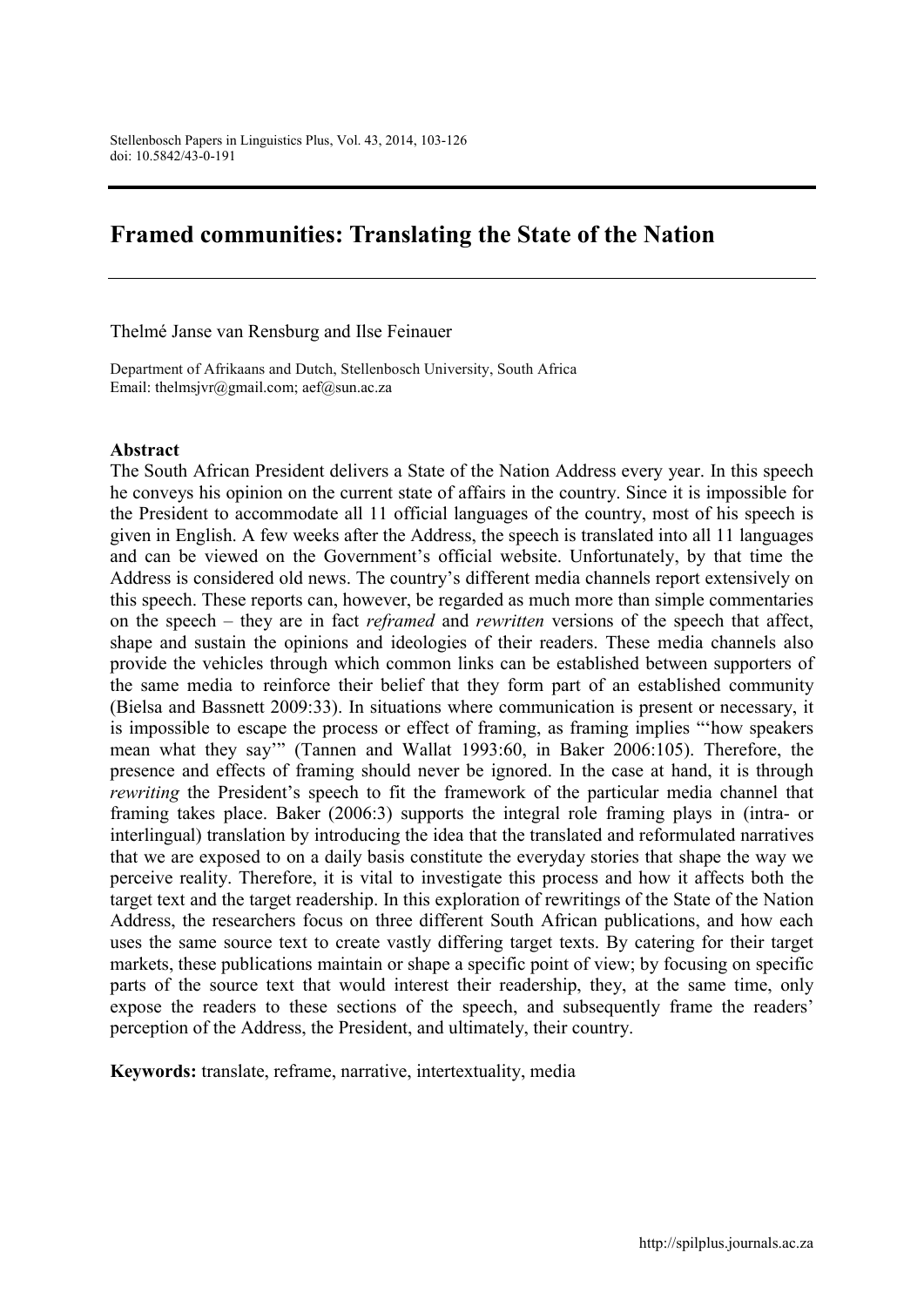## 1. Introduction: Moving towards a narrative approach

[i]t was perhaps a decade ago that psychologists became alive to the possibility of narrative as a form not only of representing but of constituting reality.

(Bruner 1991:5)

Translation can be considered as a *mode* of transporting knowledge across cultures and language barriers. The texts that are made available through translation contribute to their target readers' knowledge. Here, one can add that translated texts should also be considered as being part of a narrative framework and are, in themselves, narratives, as "[n]arration is the context for interpreting and assessing all communication – not a mode of discourse laid on by a creator's deliberate choice but the shape of knowledge as we first apprehend it" (Fisher 1987:193, in Baker 2006:9). Narratives have the ability not only to shape reality as we experience it, but also to direct us in establishing our own identities (Baker 2006:101-102).

The principal idea behind the present study is that the process of translation not only produces a translated text, but also transfers and creates narratives. These narratives are commentaries on the source text (original narrative); they exist for a specific readership and fulfil a particular purpose. Narratives cannot, however, be created within a vacuum, and therefore it is inevitable that they relay something of the communities to which they belong, as "[n]o story exists in a vacuum, and because all narratives are embedded in other narratives they must be assessed within this broader context" (Baker 2006:146). Therefore, it is narratives that describe or allude to, and therefore frame communities in a specific way and sustain the idea of their existence. This means that the ways in which narratives are translated, presented, and displayed in the public, play a significant role in the framing and shaping of "imagined communities".

It is also possible to argue that media channels frame the nation and communities in a certain way, as stories are told differently depending on the expectations and ideologies of its readers or listeners. As Bielsa and Bassnett (2009:13) put it, "[t]he norms operating in different cultures will determine how a story is presented, and in consequence there are bound to be ideological implications when we compare the different ways in which the same story is told". Thus, different media attempt to establish the idea of framed communities – that each community will only be satisfied with a particular way of presenting a narrative. It is therefore necessary to explore the different ways in which different media reproduce and frame stories and events to satisfy and further frame the different (already framed) communities.

The narratives considered for this study are framed by means of translation. In this regard, it is necessary to clearly define the relevant types of translation that are identified in the literature. The term "translation" is broadly used to refer to intra- and interlingual translation, as well as some instances of transmutation: (i) intralingual in the sense that the source texts and target texts are in most cases in the same language, but the verbal signs are *reworded* in other signs of the same language; (ii) interlingual in the sense of *translation proper*, that is, from one language into another, and (iii) transmutation in the sense that verbal signs are interpreted by nonverbal sign systems (Jakobson 1959, in Venuti and Baker 2000:114). All three types of translation equip the translator with the necessary framework to reframe the source text.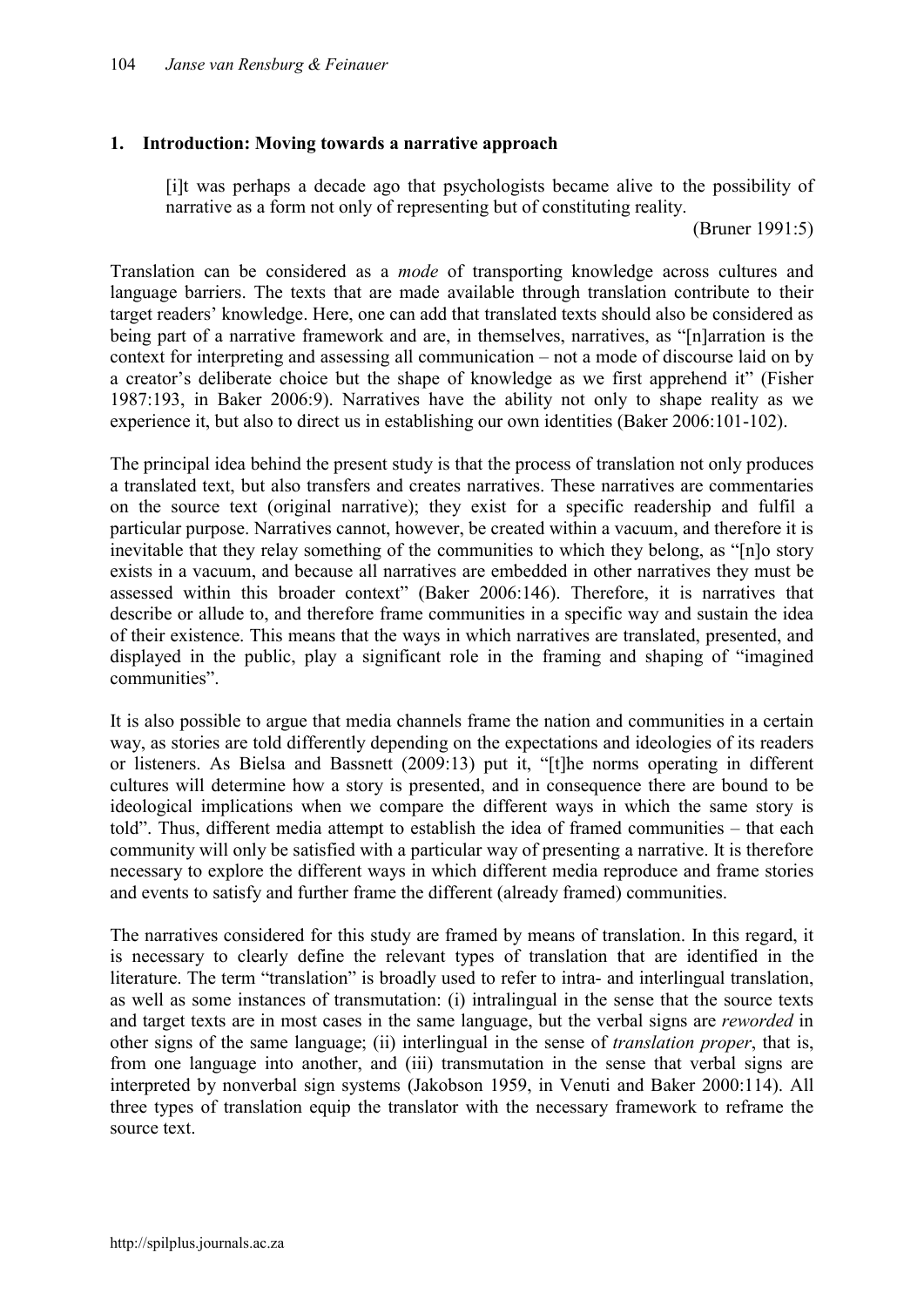#### 2. Framing the SONA

The South African President's State of the Nation Address (SONA) is presumed to be a report or commentary on the state of the South African nation and the different communities that form this nation. It is also a vision of the future of these communities and the nation as a whole. The aim of this study is to investigate the perspectives (i.e. frames) from and for which selected articles in three mainstream South African newspapers were created, and whether these perspectives can convey any characteristics of the readership in question. As all narratives are considered already to be part of a framed space, it is plausible to assume that SONAs also form part of a specific, prescribed framed space. To fully comprehend the significance of a framed space it is necessary to consider Baker's argument that

> frames are defined as structures of *anticipation*, strategic moves that are consciously initiated in order to present a movement or a particular position within a certain perspective. Framing processes are further understood to provide 'a mechanism through which individuals can ideologically connect with movement goals and become potential participants in movement actions' (Cunningham and Browning 2004:348). I follow this particular scholarly tradition here in defining framing as an active strategy that implies agency and by means of which we consciously participate in the construction of reality.

> > (Baker 2006:106; authors' emphasis)

Therefore, one can argue that within the framed space of the SONA, framing is used in order to connect individuals to the goals and actions referred to in the SONA. In the same way, republications of these addresses (re)frame aspects of the addresses that will connect individuals to the goals of the publications in which these republications appear. It is then necessary to analyse the frames used to link the individuals to the specific goals and causes in order to compare and understand the perspectives of the creators of the source narrative as well as the perspectives of the translators, journalists and finally the readers (target groups). There are many ways in which translators can (re)frame the source text in order to suit the narratives of the intended readership. Baker (2006:111) points out that the process of (re)framing

> draws on features of narrativity such as temporality, selective appropriation and genericness to reconfigure patterns of emplotment and influence the narrative perspective of the reader or hearer. Processes of [re]framing can draw on practically any linguistic or non-linguistic resource, from paralinguistic devices such as intonation and typography to visual resources such as colour and image, to numerous linguistic devices such as tense shifts, deixis, code switching, use of euphemisms, and many more.

Investigating the process of (re)framing narratives will lead to a better understanding of the narratives of the communities that are involved in the translation process, and will also contribute to further investigation and development of the narrative approach to translation.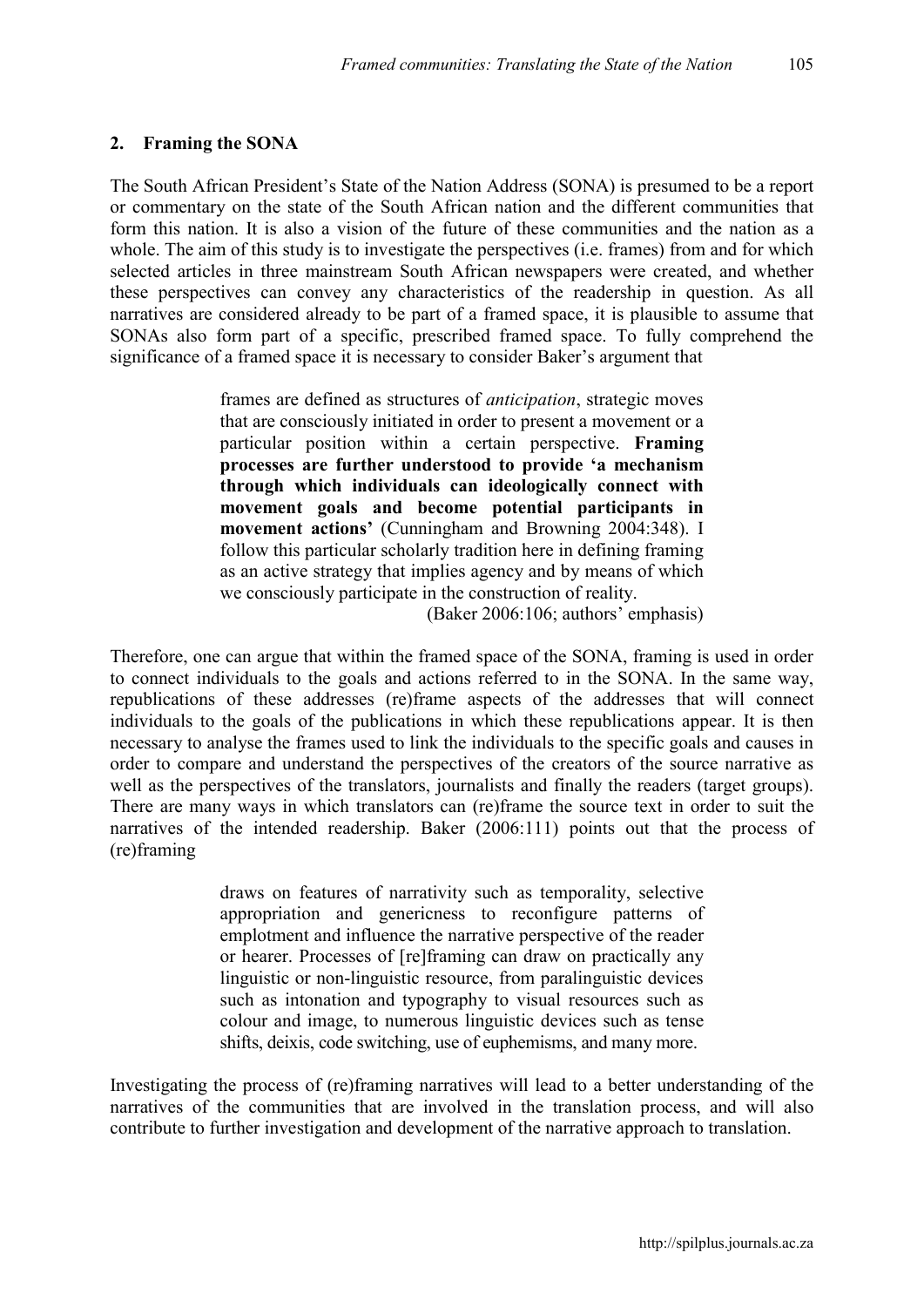## 3. Implications of ideological position

[Decisions regarding the stories/narratives that are published in the news] will be made in-house, and will be affected by the ideological position of the newspaper and by the context in which that newspaper is produced. (Bielsa and Bassnett 2009:11)

Before considering the ideological position of each newspaper, it is necessary to introduce Lefevere's concept of 'patronage' and what it implies for this study. Lefevere identifies patronage as one of the external powers that guides the rewriting process:

> The second control factor, which operates mostly outside the literary system as such, will be called "patronage" here, and it will be understood to mean something like the powers (persons, institutions) that can further hinder the reading, writing, and rewriting of literature. It is important to understand "power" here in the Foucauldian sense, not just, or even primarily, as a repressive force.

> > (Lefevere 1992:15)

What Lefevere means by saying "power" should be understood in its "Foucauldian sense", is that this external power can be regarded as "good"; it is not a force that inhibits us, but one that "traverses and produces things, […] induces pleasure, forms knowledge [and] produces discourse" (Lefevere 1992:15). Patronage, as an external force that influences the writing, rewriting and reading processes, is also bound to have its own set of beliefs that determine the type of influence it has. However, patronage is not merely based on ideology. Lefevere (1992:16) points out that this concept comprises three components, namely those of ideology, economy and status. He goes on to state that the ideological component does not necessarily only imply political issues, and that the economic component provides the means by which the writer and rewriter make their living.

Lefevere further distinguishes between differential and undifferential patronages. If all three components are "dispensed by one and the same patron", the patronage is undifferential. Differential patronage, in contrast, implies that different parties are responsible for the components (Lefevere 1992:17). For the present discussion, it is important to note that the patronages of each newspaper are represented by their publishing houses, and in each case the publishing house is an external force that contributes to the ideological position of the newspaper. Even though all of the publishing houses appear to be undifferential, they have to answer to a number of shareholders, and it is these shareholders that drive them to form their specific ideology.

## 3.1 Die Burger

In his essay "Learning a new language: Culture, ideology and economics in Afrikaans media after apartheid", Wasserman (2009:68) points out that Die Burger is a "prime example" of the repositioning and balancing of the "different interests" of its diverse array of readers. This was, however, not an easy process as Die Burger "initially played on the anxieties and disillusionment of their traditionally conservative white audience by resisting key aspects of the democratic transition" (Wasserman 2009:73). After realising that this method could not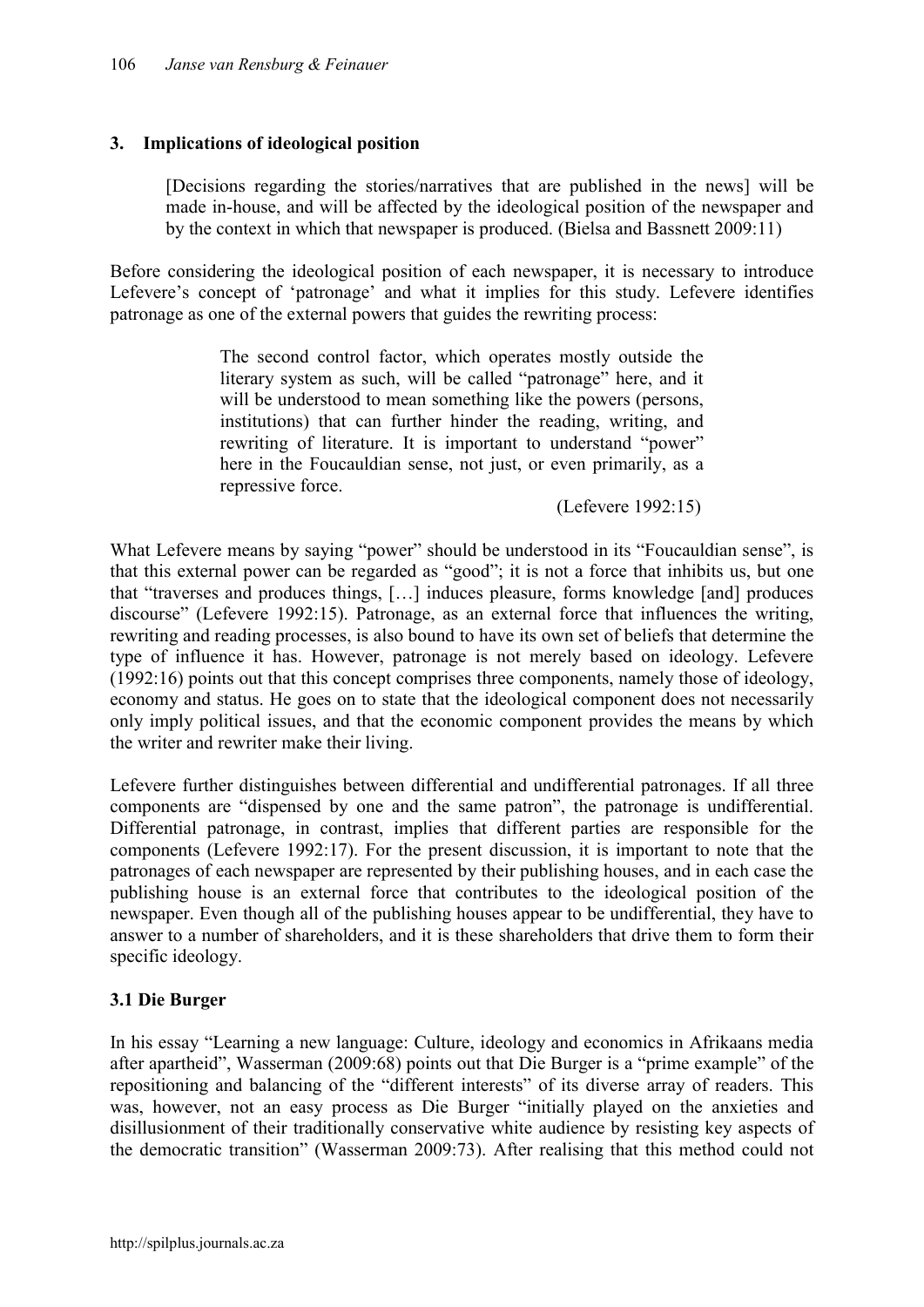work for either the company or the readers in a democratic South Africa, Die Burger's editors and staff had to be creative in order to win over Afrikaans readers from different backgrounds, thereby changing the newspaper's perception of an Afrikaner newspaper to a newspaper for "Afrikaanses" (Afrikaans-speaking South Africans; Wasserman 2009:73). By employing this technique, Die Burger attempted to make the newspaper "seamlessly Afrikaans", thereby erasing the race of their readership and focusing on the unifying effect of sharing the same language (Wasserman 2009:73-74).

Perceptions of especially older publications are not, however, easily changed. Wasserman (2009:74-75) points out that there are still conflicts between Afrikaans publications and the democratically elected African National Congress (ANC, the current ruling party) that show "that more conservative, white sections in the Afrikaans audience still wield a significant influence on content, even if audience figures (*Die Burger* audience, for instance, consists of 56 percent whites and 42 percent coloured) would suggest the reverse". The repositioning of a newspaper can, then, never really end, as it is a constant process. The readership's ideology relies on the newspaper's content, which is determined by what their readership wants to read – and as the newspaper attempts to satisfy its readers, it must constantly reposition itself in society. If, however, newspapers are able to determine their readership's ideology, what does that reveal of society? Wasserman (2009:75) argues that newspapers can only achieve balance "in the form of a commodified culture which views cultural identity as a saleable commodity within the free-market environment of post-apartheid South Africa". It is perhaps contentious to claim that ideology and cultural identity have become "saleable" commodities, but it does seem plausible to argue that the framing of events within the ideological intentions of a newspaper can have a definite effect on its readership.

## 3.2 Sowetan

The 1976 uprising in Soweto seemed to mark a turning point in journalism for black newspapers. Molefe (2006:68) points out that before this date "black newspapers were known for reporting sex, witchcraft and soccer", but that "things changed when *Sowetan* was born". Until recently the Sowetan's slogan was "Building the Nation". Mecoamere (2006:82) explains that this is not coincidence, but that this slogan was a direct reference to the Sowetan's "Nation Building campaign" (2006:82). Basically, this campaign set out to empower the people most affected by the political turmoil of the 1980s, and was, in Mecoamere's words, "a typically unusual answer by journalists to a great challenge" (2006:83). The newspaper's slogan then changed to "THE SOUL TRUTH", and is at present "My News. My Community." However, both slogans still hold on to the idea of building a united South African nation:

> *Sowetan* was born to serve. Its first pay-off line was: "We Serve YOU". It was a deliberately crafted line: We had to take what was a "free", often frivolous knock-and-drop publication aimed at households in Soweto and turn it into a serious wider distribution newspaper. We used the symbolism of Soweto to identify with the black struggle. We committed to serve as the watchdog of society, exposing the dictatorial actions of the government of the time, the abuses of power so common, and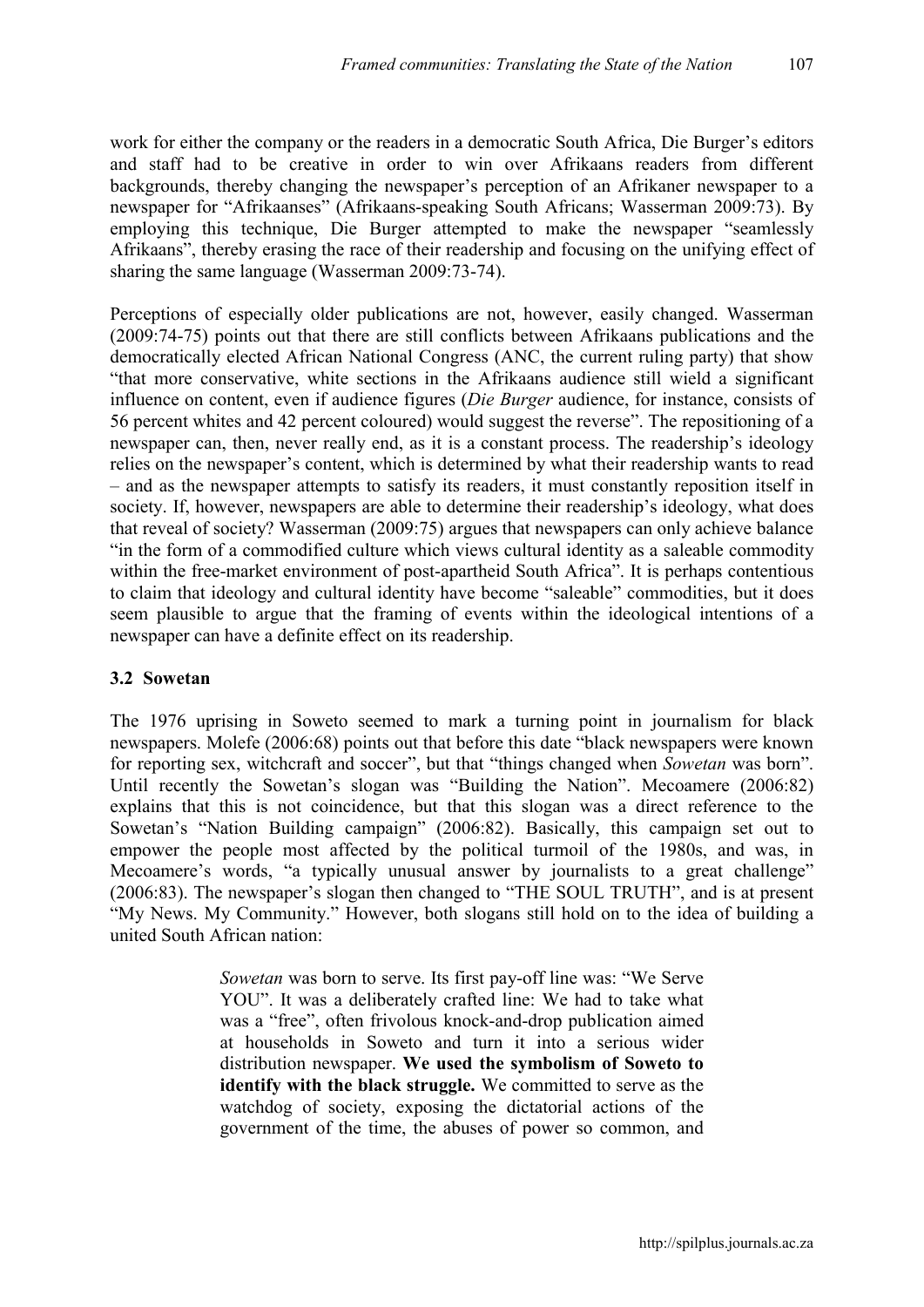the corruption of leadership. Above all, we committed to championing the cause of press freedom. (Latakgomo 2006:28; authors' emphasis in bold)

At the time of writing, the Sowetan was published and distributed by Avusa, a company which was known as Johnnic Communications Limited (Johncom) until November 2007. Avusa was a Level 3 accredited B-BBEE (broad-based black economic empowerment) company, which showed its affinity toward black empowerment and black interests. On the company's official website, their mission clearly stated that they endeavoured to "provide compelling content and create solutions that enrich lives" (Avusa 2012). Avusa also set out to help "people to know more, do more and live inspired", and to "enrich society with quality information, education, entertainment and creative ideas" (Avusa 2012). The company was, therefore, determined to please their consumers, thereby providing the best value for their shareholders. Another aspect they considered to be important in achieving their mission was the reliability of the content of their media and entertainment. In short, Avusa set out to satisfy their consumers and stakeholders by providing reliable content that would ultimately please their readership.

## 3.3 Mail & Guardian

Even though the Mail & Guardian had a difficult start and turbulent past, it repositioned and reshaped itself to find its place within the mould of the "new" South Africa. In 2002, the Zimbabwean media owner and entrepreneur, Trevor Ncube, became the major shareholder in M&G Media and thus secured the title of the company's new owner. Recalling the difficulties of changing the public's perceptions of the newspaper more than a decade after apartheid ended, Ncube (2010:6) states that "[t]here was a perception that the paper was anti-ANC and anti- anything that was black-owned and -managed. It may not have been accurate, but it was a very strong perception, and in life perception is reality". In *25 years of the Mail & Guardian*, Ncube and De Waal also point toward the inquisitive intellect of their readership, as the newspaper is "a paper for readers who really like to read: there is a lot to read in this newspaper" (De Waal 2010:9); and, at the Mail & Guardian they "have to ask [themselves]: Are we producing content that is compelling? […] Are we delivering quality audiences to advertisers?" (Ncube 2010:7). The Mail & Guardian went through many changes, but in view of its past it is clear that this newspaper was also (re)created with a specific audience in mind. This is evident from the following remarks by Ncube (2010:7):

> We played a pivotal role in the fight against apartheid and through the transformation in South Africa, but I believe our greatest contribution to this country's democracy is still ahead of us. As the heroes of the struggle backslide and are compromised, we will be called upon to protect democracy and the gains of the past 15 years.

The publishing house (differential patronage) responsible for the print and distribution of the Mail & Guardian is M&G Media, a company owned by the Guardian newspaper group in London (10%), and Trevor Ncube (87,5%), with the rest made up of smaller shareholders (Mail & Guardian 2008). The following characterisation of the newspaper's intended readership is provided on the website of the online version of the Mail & Guardian: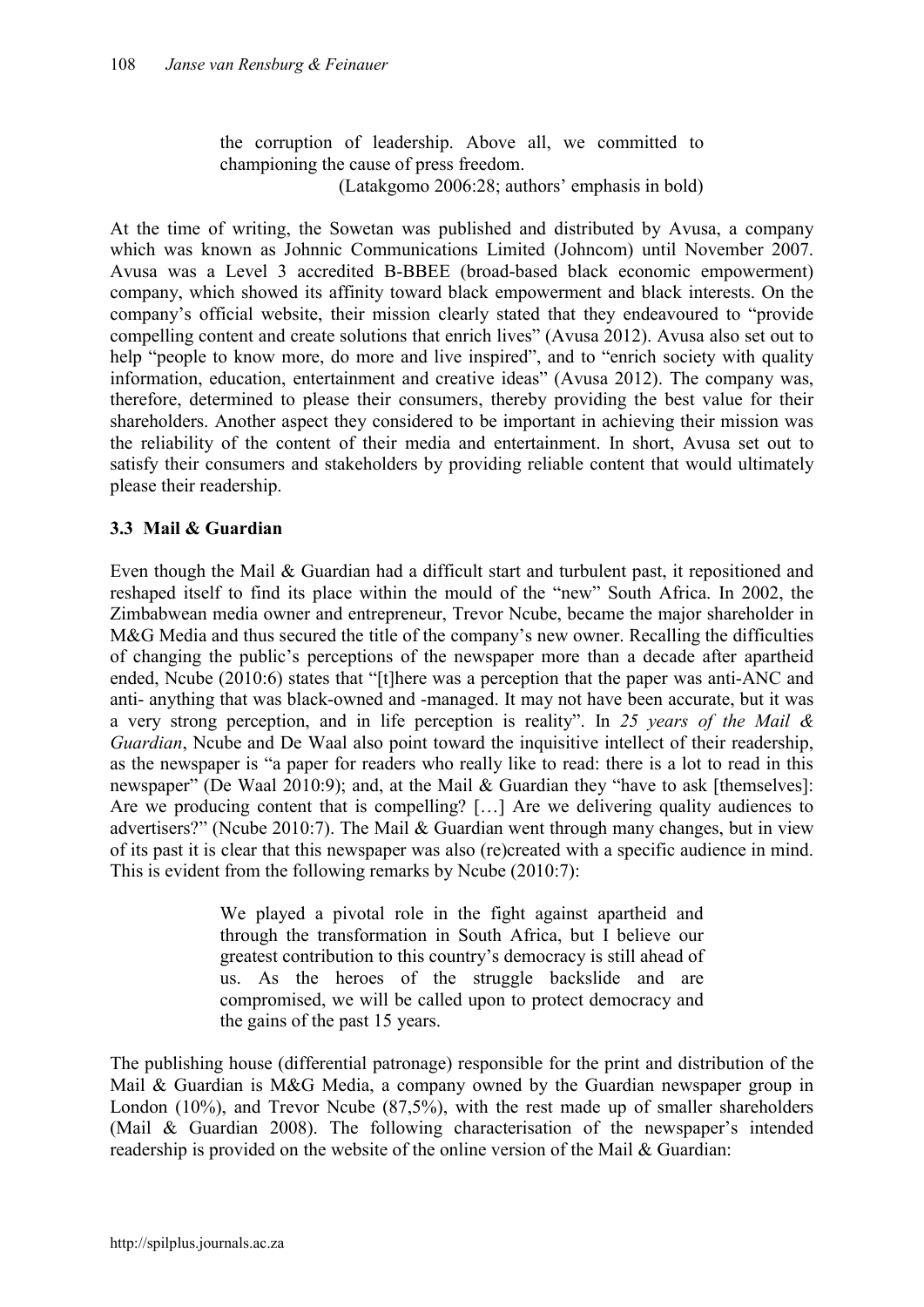Niche market, interested in a critical approach to politics, arts and current affairs. Large numbers of readers among professionals, academics, diplomats, lobbyists, nongovernmental groups. Regularly achieves the highest circulation percentage increases in the newspaper market.

(Mail & Guardian 2008)

## 4. Comparing reframed rewritings to an original

The SONA can be described as a narrative that draws on global and public narratives to provoke the personal narratives of its audience. These personal narratives stimulate readers' interests and focus their attention on how this speech can touch their lives. Public narratives become personal narratives when they directly affect the personal narratives that constitute each individual's life. For example, a discussion of crime and crime prevention in South Africa would form part of a public narrative, but as soon as a South African has been or is directly affected by an act of crime, (s)he will experience the discussion as a personal narrative. Hatim and Mason (1990:190) claim that, "[p]articularly in the case of culture-bound texts, the degree of intervention by the translator will often depend on consumers and their needs. This matter is not to be underestimated and may in certain cases even override ST [source text] communicative intentions". Therefore, one can argue that in order to satisfy their readerships, newspapers report on specific parts of the SONA that will best interest the public narratives of their readers. This type of rewriting is ultimately more a reflection of the newspaper's target readership than the actual SONA. This process also distorts the rewriter's role as mediator, as her/his task becomes much more complex. Scholars should then study these texts as "particular instance(s) of language in social life" (Hatim and Mason 1990:238).

As a target narrative, the newspaper article sets out to guarantee reader interest. Therefore, each newspaper will draw on narratives that attract their target readership. The writers frame their articles within these specific narratives by drawing on specific features of narrativity. These features include particularity, selective appropriation, causal emplotment, normativeness, and relationality. In addition, writers can also draw on "practically any linguistic or non-linguistic resource, from paralinguistic devices such as intonation and typography to visual resources such as colour and image" (Baker 2006:111). Hatim and Mason (1990:236-238) also note the importance of the "major principles" needed to analyse rewritings, namely communicative transaction, pragmatic action, and semiotic interaction.

It is necessary to further explore the implications suggested by Baker's approach; moreover, it is also important to incorporate other elements of analysis that Baker draws on but fails to discuss in depth. Hatim and Mason (1990) take a closer look at such elements that are incorporated in their principles of analysis. The features that this study focuses on include intertextuality, social and conceptual interaction, and intended and final purpose, with the main focus on framing through selective appropriation of the source text. The elements referred to here are implied by Baker's narrative approach, but Hatim and Mason (1990) provide a more detailed framework to apply when analysing texts and transmutations. In the present study, newspaper cartoons play an important role in the analysis of transmutation. For instance, a rewriter can use selective appropriation in relation to intertextuality to further frame her/his point of view. The different features also draw on each other and are "highly interdependent" (Baker 2006:5). For this study, it is necessary to analyse the content of the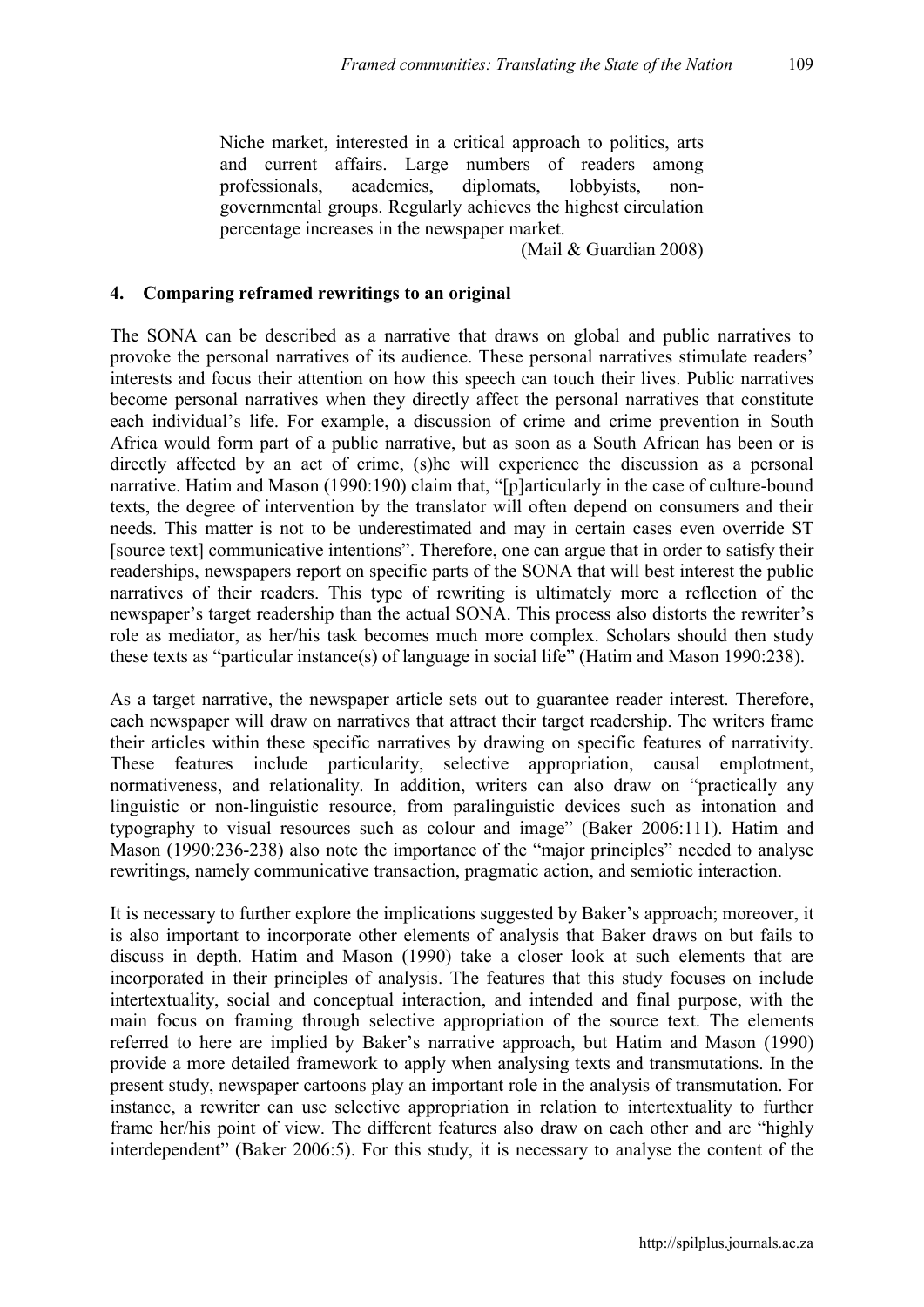selected newspaper articles on a macro level to determine how the rewriters utilise the different narrative features to create the target narrative.

## 5. Selective appropriation of the SONA

In a nutshell, selective appropriation is the act of choosing specific parts of a narrative to include in a retelling of that same narrative. As Baker (2006:75) notes:

> [s]electing, and in some cases 'inventing', texts that help elaborate a particular narrative of an 'enemy' culture, then, is a well-documented practice that often relies heavily on the services of translators and interpreters. The narratives that these translators and interpreters help weave together, relying mainly on the feature of selective appropriation, are far from innocent.

These elements are specifically important to keep in mind for the analysis of newspaper articles in this section. Writers of newspaper articles have to rely on selective appropriation when creating a text, as both their time and space are limited.

Since Nelson Mandela's election as the first black president of South Africa, shortened versions (or summaries) of the presidents' SONAs have been printed in a few editions of the Sowetan. Where these speeches were at least seven pages long, the summaries never filled more than a few columns – therefore, it is to be expected that the speech was cut and tailored to fill the space allocated, and touched only on the issues that the Sowetan's readers were assumed to be interested in. But how does this process work? Who gets to decide what the most important issues are? The rewriter mentions at the end of the summary that "[t]his is an edited version of the President's address to Parliament on Friday" (Mandela 1999b:9), but the author is stated to be Nelson Mandela. Mandela was the original "author" of the complete version of the speech, but he could not have had a hand in the reconstruction of this shortened version.

Summarising the SONA also brings Hatim and Mason's (1990) concept of 'intertextual hybridisation' to mind. This concept concerns the act of adapting a text to fit a new typology and fulfil a new purpose. According to Hatim and Mason (1990:147), this phenomenon occurs "when, in subtle and highly intricate ways, a text is shifted to another type and made to serve another purpose without completely losing at least some of the properties of the original type". In the case of the summary, the text does not lose much on face level, but when macrolevel implications are considered, the ST type and intentions are lost to a higher degree than initially seemed to be the case. The information provided in the summary has been selectively appropriated with a definite goal in mind – reporting on the SONA and providing sufficient information for readers – whereas the President's goal with his speech was to comment on the state of the nation for a much wider, national and international audience.

Selective appropriation goes hand-in-hand with another feature of narrativity, namely causal emplotment. This narrative feature is important for any type of narrative that wants to succeed in sending out a coherent or conceptually sound message. In essence, this feature refers to interpreting or explaining and setting out the events in relation to each other. In other words, it relates to how the facts of the narrative are listed: "emplotment allows us to weight and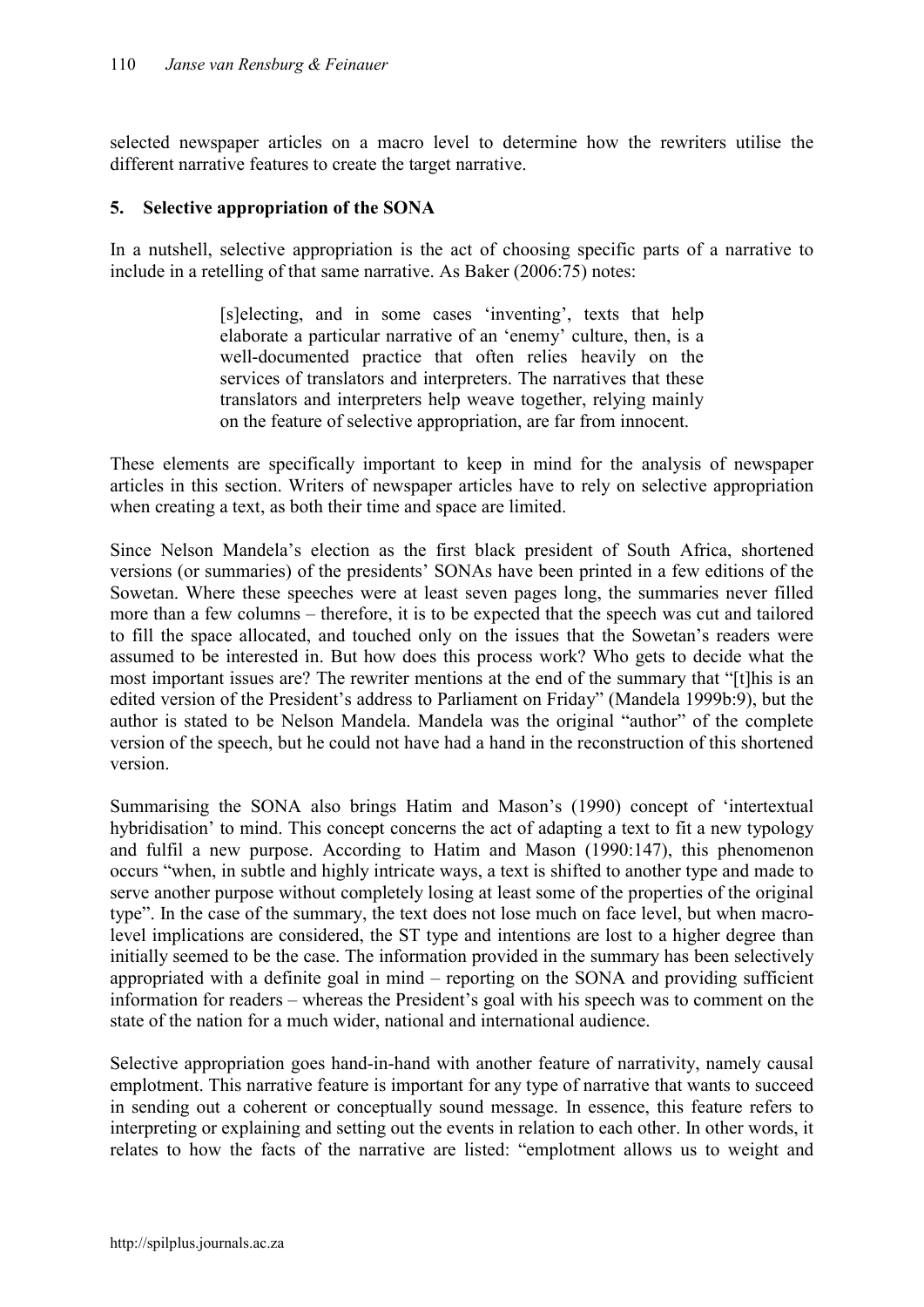explain events rather than simply list them, to turn a set of propositions into an intelligible sequence about which we can form an opinion" (Baker 2006:67). Through emplotment, the writer should position events in such a way that the reader can grasp the message by considering the sequence of events. For the purposes of this article, selective appropriation and causal emplotment are viewed as complementary to each other, and both features are important for the following analysis.

In the same article as mentioned above (the Sowetan's summary of Mandela's 1999 speech), the rewriter makes use of some narrative features to frame Mandela's speech, particularly selective appropriation and causal emplotment. The rewriter titled the summary "Building a secure nation for all", and selected all the appropriate sections of the SONA that illustrated this assertion. For instance, in the SONA, Mandela conveys the idea of an ongoing discussion on the state of the nation. He does this by including public responses, irrespective of their positive or negative effect on his assertions and comments. He specifically uses public responses to further his determination to prove that there is always hope for improvement, and that success can only be reached if all South Africans stay positive, "[a]nd major steps have been taken to deploy police where they are needed most. But the response is, where are the results! [sic]" (Mandela 1999a:4). The solutions are mentioned in the summary, but the responses are left out. Past issues and suggested solutions follow each other in the summary. Therefore, the idea of a dialogue between the state and the people is missing, and the summary has the layout of a typical report on events.

The article is also affected by the ideologies that underpin the rewriter's use of language (Hatim and Mason 1990:161). Furthermore, in this case, by omitting the idea of a dialogue, the Sowetan excludes their readers from the discussion, and suggests that they are not considered to be the ones who are questioning the President's solutions. The rewriter further focuses the attention of the reader on specific points discussed in the SONA by dividing the article into three sections through the use of subheadings. The first part can be considered the introduction; the second part, titled "Major projects", focuses on Mandela's plans of action; and the third part, "Crime syndicates", is about ways to rid the country of crime (Mandela 1999b:9). Even though other issues mentioned in the SONA are included in the summary, by highlighting these subjects, the rewriter reveals what (s)he considers the most relevant for the newspaper readers' ideology. In view of the above discussion, it seems plausible to take the intended readership of the Sowetan as being ANC supporters (who would want to focus on the positive aspects of the SONA), and who are mostly black, lower- to middle-income citizens.

Mandela also makes an indirect call to South Africans not to forsake their country, to stay loyal to the shared cause of acceptance and rebuilding a nation that includes everyone:

> We slaughter one another in our words and attitudes. We slaughter one another in the stereotypes and mistrust that linger in our heads, and the words of hate we spew from our lips. We slaughter one another in the responses that some of us give to efforts aimed at bettering the lives of the poor. We slaughter one another and our country by the manner in which we exaggerate its weaknesses to the wider world, heroes of the gab who astound their foreign associates by their self-flagellation.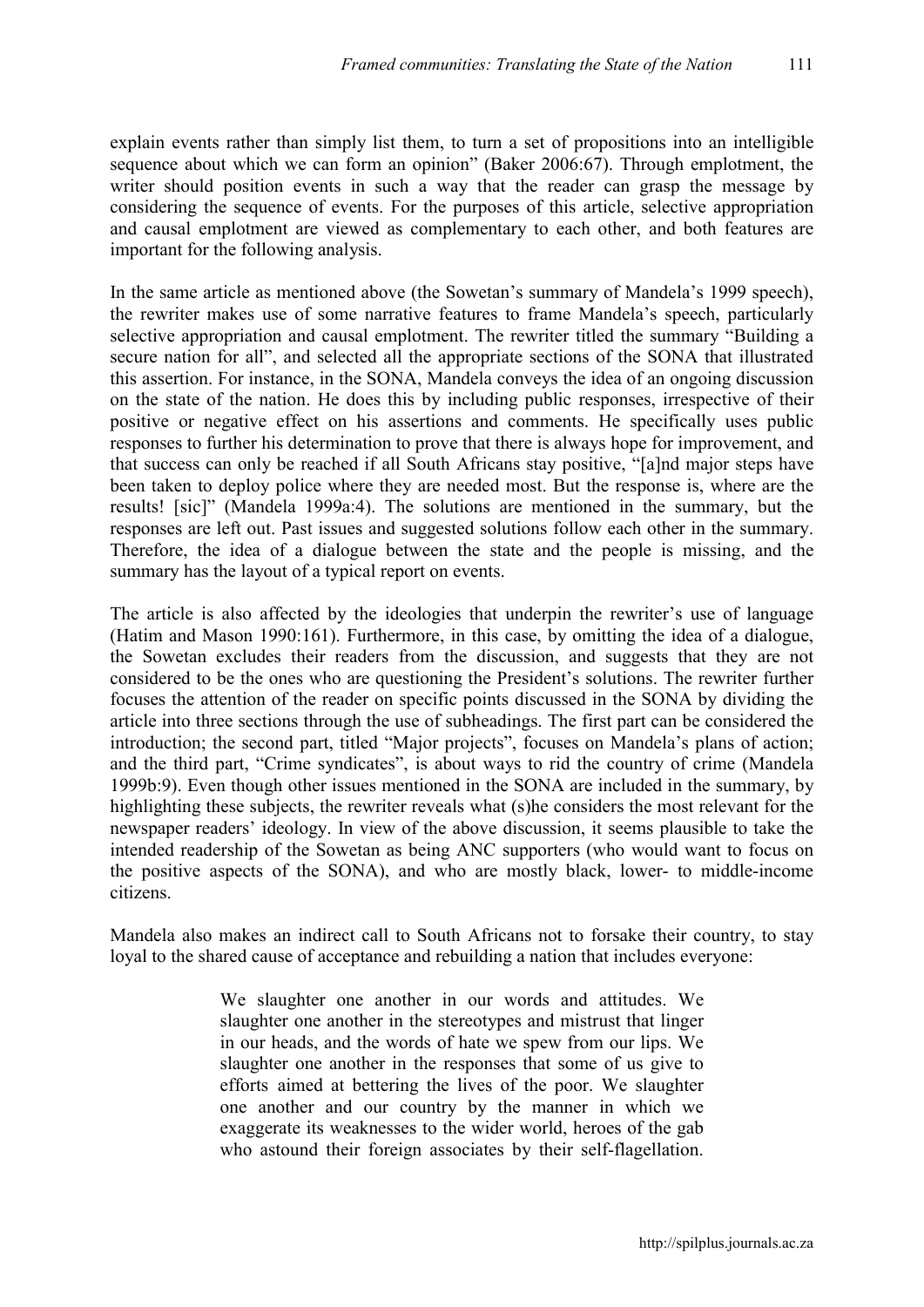This must come to an end. For, indeed, those who thrive on hatred destroy their own capacity to make a positive contribution.

#### (Mandela 1999a:9)

He also refers to his own departure from Parliament, as he would retire later in the same year: "[t]he time is yet to come for farewells, as many of us – by choice or circumstance – will not return" (Mandela 1999a:1). Yet it is crucial to note that these sections are not included in the Sowetan's summary. Where these passages can serve as warnings to the public that if they do not work together they will not achieve a united South Africa, said passages are not considered important enough to include in the overly positive newspaper summary. Another example that shows that the rewriter of the summary wanted to portray the SONA in an overly positive light, is the way in which (s)he refers to Mandela's report on job creation. In the SONA, Mandela reports on the Government's attempts to create more jobs, and that they are succeeding, but that it is not an easy feat (1999a:4-6). In the summary, it is stated that "public works programmes have created hundreds of thousands of jobs", but the rewriter omits Mandela's next words, "though some of them are temporary" (1999b:6). The summary leaves the impression that the SONA is close to perfect, and that it can only improve – and that this is the actual opinion of the nation's leader.

In the Mail & Guardian, the only article that really discusses Mandela's last SONA is titled "Only success will silence the whiners" (Barrell 1999:27). The illustration that accompanies this article is discussed later in this section. The author of the column, Howard Barrell, focuses his article on the reason for Mandela's call for hope, as hope is an important theme throughout the SONA. The following quotes are examples of the contexts in which Mandela used the term "hope" in his SONA (italics added by the authors):

#### *Example 1*

"We *hope* that this year the planning and funding will be settled earlier in the year." (Mandela 1999a:3)

## *Example 2*

"[…] with regard to crime and job-creation – there is *hope*." (Mandela 1999a:4)

#### *Example 3*

"We can and shall break out of this bog. There is *hope*." (Mandela 1999a:4)

#### *Example 4*

"[…] communities and business-people have joined with police and cut the crime rate, and you will know there is *hope*. Ask the kingpins of cash-in-transit heists who are in C-max and you will know there is *hope*. Ask the corrupt police who are facing various charges, and you will know there is *hope*. Even though the level of attacks is rather too high, assess the trends in farming communities after the Summit on this issue and you will know there is *hope*." (Mandela 1999a:4)

#### *Example 5*

"Yet the public is within its rights to ask, if all is well, why is the economy shedding jobs: is there *hope*? Yes there is *hope*." (Mandela 1999a:6)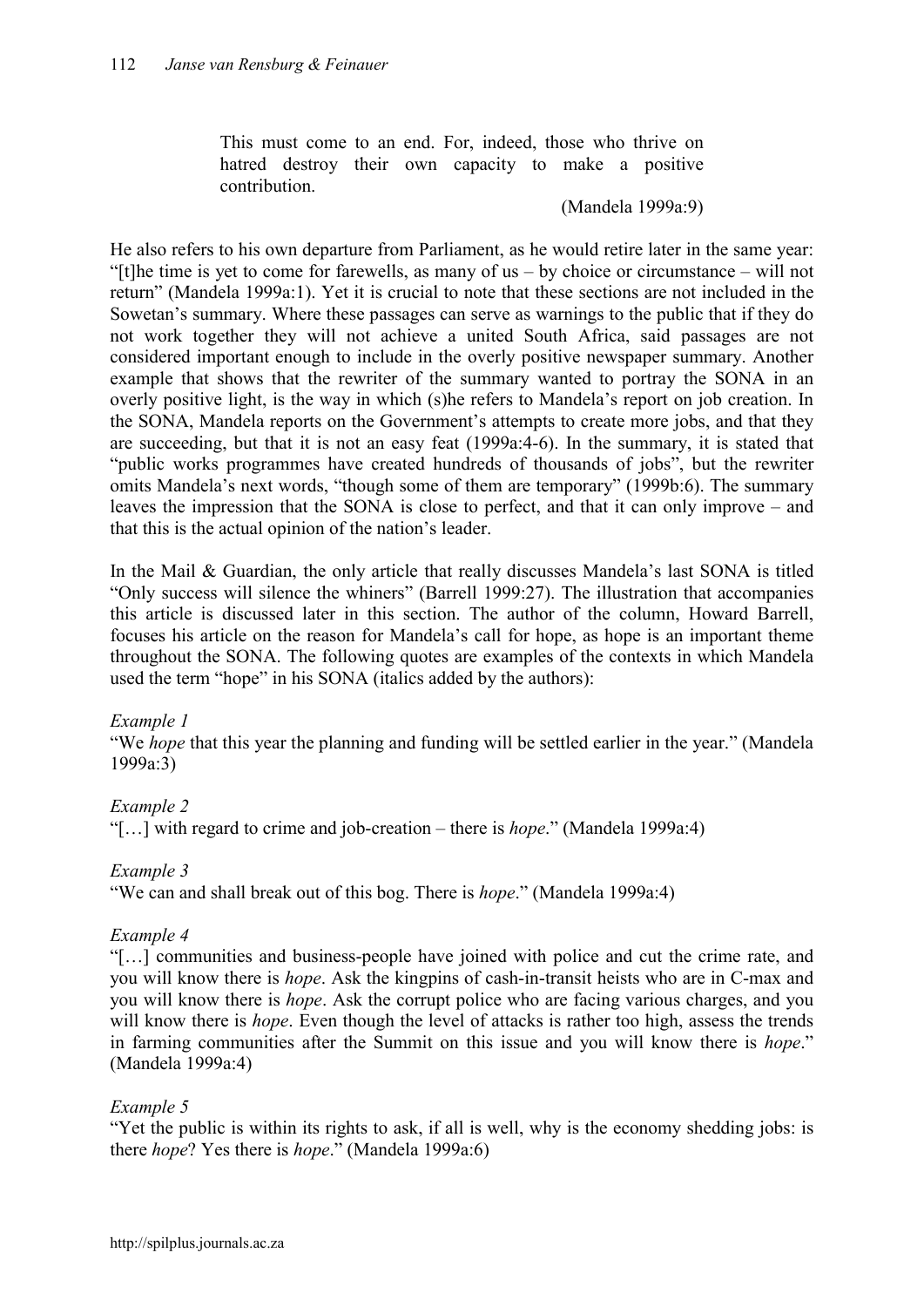#### *Example 6*

"Our *hope* for the future depends also on our resolution as a nation in dealing with the scourge of corruption." (Mandela 1999a:8)

When one considers the important theme of hope that Mandela maintains throughout his speech, it is no wonder that a rewriter reporting on the speech would focus his/her article on this specific feature. However, Barrell adopts a different angle when reporting on Mandela's speech – he focuses Mandela's purpose for the theme of hope on a specific South African audience, the cynical whites. By selective appropriation, he creates the illusion that Mandela was, in fact, directly addressing the issue of professional whites abandoning South Africa as a result of persisting issues, and their pessimistic views on the Government's plans for improvement. Barrell introduces this thought by stating that he would not want Mandela's job of "placatiing], encouraging] and cajol [ing] South Africa's five million whites", and that this is exactly what Mandela was trying to do at his last opening of Parliament: "[t]here he was again last Friday, […] at the opening of Parliament in Cape Town trying […] to jolly whites up" (Barrell 1999:27). Barrell is insinuating that the SONA is more an act of maintaining a state of peace, than reporting on the actual state of the nation.

In his article, Barrell claims that he would not want to be Nelson Mandela because of the tremendous burden of having to "placate, encourage and cajole South Africa's five million whites" (1999:27). In the following excerpt, Barrell refers to Mandela's attempt at this during his speech the previous Friday night:

> [Mandela was] trying, among other things, to jolly whites up. There was cause for hope, he declared, as he set about pushing all the right buttons: language and culture would be protected; economic management would continue to follow prevailing international orthodoxies; crime would be beaten and personal security improved; and progress was being made in education and health.

> > (Barrell 1999:27)

In his report, Barrell focuses on the parts of the speech that refers to the South Africans' (and more specifically *white* South Africans') unwillingness to work together to build a nation, that they are endeavouring to "conduct war by other means" (1999:27). By "other means" he is referring to Mandela's suggestion that South Africans are slaughtering one another with words (Mandela 1999a:9). Barrell concludes that many of the problems that are causing white South Africans' unhappiness are solvable, but that "[t]here is no guarantee of success. Success is something we will have to make" (1999:27; authors' emphasis). The theme of hope is evident throughout Mandela's SONA, and can be considered as his main theme on the eve of his retirement – a hope he has for the future of the country to which he has devoted much of his life. By highlighting this specific theme, Barrell is not only framing the SONA in this light, but is also creating a collective nostalgia among his readership – a yearning for a South Africa that never was, but that could be; a South Africa for which there is *hope*.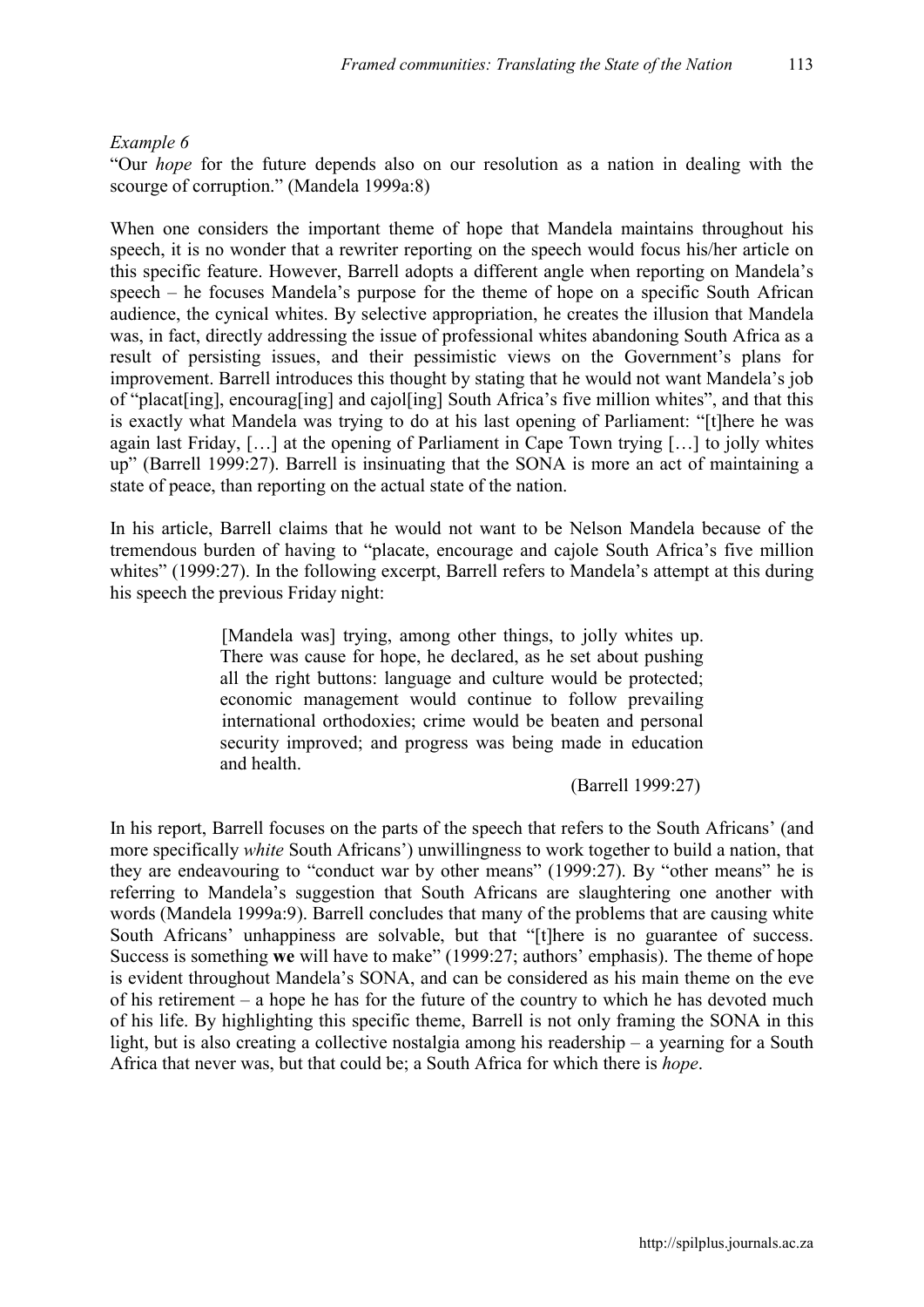

Figure 1. Cartoon accompanying Barrell's (1999) article (Mail & Guardian 1999:27)

The cartoon that accompanies Barrell's article (Figure 1) supports his argument while at the same time criticising the idea behind it. The Mandela depicted in the cartoon seems old, resigned, and on the verge of giving up (in reality he was on the verge of handing over his position to Thabo Mbeki), while the person representing South African whites looks rather dubious. The offering of a "nation building" hardhat, trowel, and shovel might not be sufficient material to convince the whites. The irony that accompanies the illustration further ridicules the situation – the master plots of colonialism, apartheid, etc., of whites telling blacks what to do, are inversed: here, it is a white man who receives working gear from a black man, even though the former does not seem willing to accept it. This inversion is also further commentary on this particular period in South African history, a time of change where the master plots of the past should be questioned. The cartoon is subtle but effective, as it supports the ultimate point the article is making, namely that success for a united South African nation is possible but not guaranteed, as it requires a team effort of national proportions, and ultimately for whites to accept this reversed role.

Barrell, to an extent, also conveys his own cynicism towards the Government and the motive behind the SONA, as he questions the bond of trust between the assumed author and audience: "Mandela – or, perhaps a very good new speechwriter he seems to have got himself – got it right last Friday" (Barrell 1999:27). This shows that even though Barrell praises Mandela throughout his article, in the end he has difficulty convincing himself that all the goals and solutions discussed in the speech are as honourable as they appear. Just by inserting this short phrase of doubt, Barrell plants the seed of suspicion within his readers' minds.

One of the articles on Mandela's 1999 SONA that ran in Die Burger was titled, "Mandela se rede stel teleur, sê opposisiepartye" ['Mandela's address disappoints, say opposition parties'] (Bigalke 1999:2). In order to justify the claim expressed by this title, Bigalke includes the opinions of a few, mainly "white", opposition parties. The opening lines focus on the main disappointments of the speech, but do not state who exactly is disappointed – just the broad idea that opposition parties are disappointed (Bigalke 1999:2). Bigalke continues to quote the leader of the New National Party (NNP), Marthinus van Schalkwyk. It is of interest that this publication still puts a lot of emphasis on the opinion of a party that, in the past, caused the public to question the newspaper's credibility (Louw 2003, Wasserman 2009:64). Most of the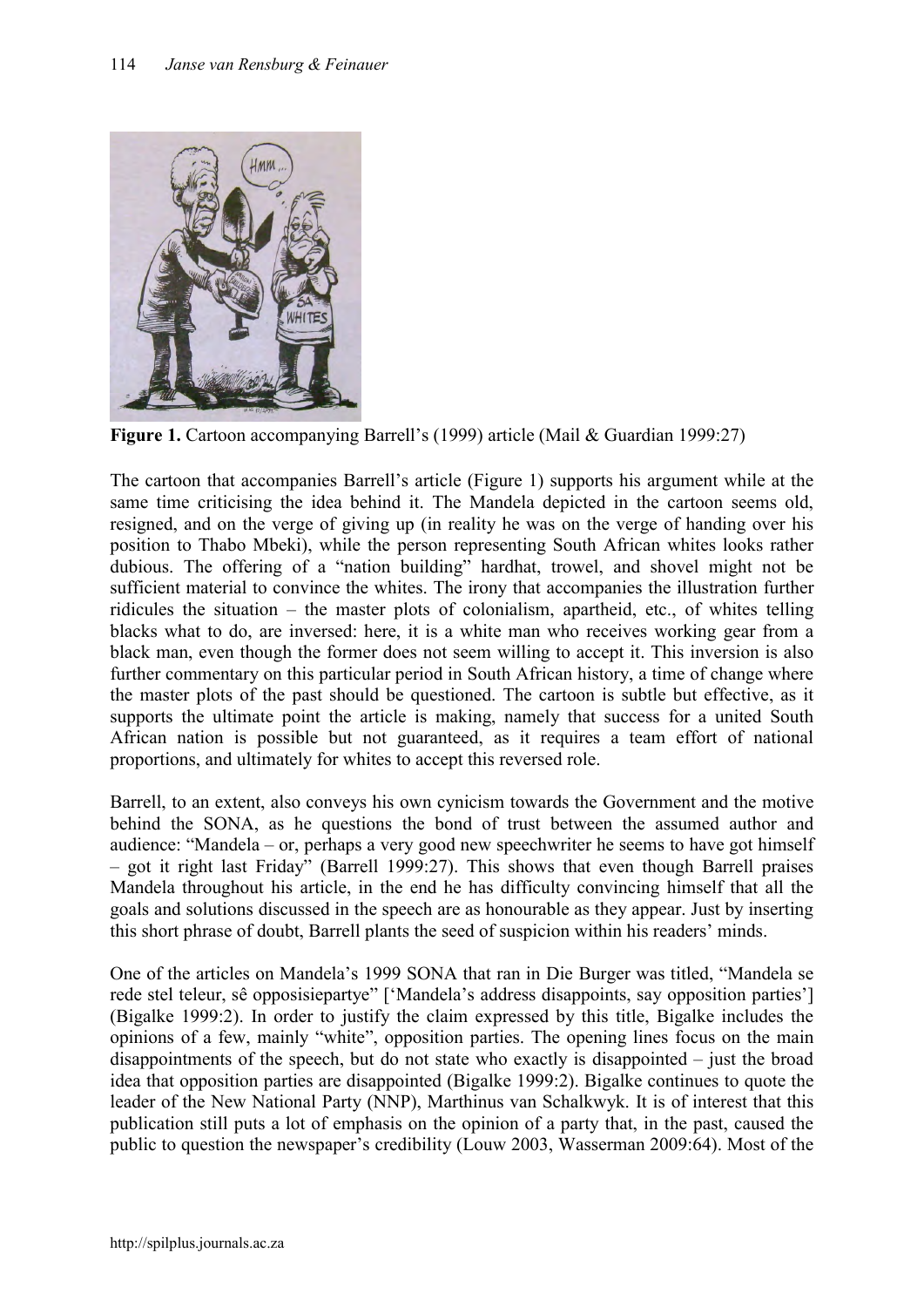article is dedicated to the opinions of the NNP's leader and the former Democratic Alliance frontman, Tony Leon. At the end of the article, Bigalke briefly mentions the opinions of General Constand Viljoen, leader of the Vryheidsfront, and Roelf Meyer, deputy leader of the United Democratic Movement.

It is, of course, not necessary for Bigalke to quote all the opposition parties, or to provide an in-depth analysis of the reception of the SONA. However, since she mentions that the SONA was labelled a disappointment by *all* the opposition parties, a more inclusive report might be expected: "[o]pposisiepartye het gister eenparig pres. Nelson Mandela se laaste parlementêre openingsrede as teleurstellend bestempel" ['yesterday opposition parties unanimously labelled President Nelson Mandela's last SONA as disappointing'] (Bigalke 1999:2). The idea that this is the opinion of all the opposition parties manipulates the readers' perception of the SONA. Bigalke reframes the reception of the SONA by selective appropriation, causing readers to question their own receptions of the SONA.

## 5.1 Instances of unintended selective appropriation

Most of the articles considered for this study do not contain long or many direct quotes (except the Sowetan's summaries of the entire speech), and yet mistakes persist in the rewritings of directly quoted sections. The examples in this section focus on the implications of these "errors" that happen during the rewriting process. By depicting a false direct quote as an actual direct quote, the rewriter is affecting the original to an extent – whether correcting grammar or spelling mistakes, or making new mistakes, the original message is reframed and ultimately received in a different way. Consider the following examples in this regard:

*Example 1* 

"[...] where people live  $[...]$ " (Zuma 2010:5)

"[…] where the people live […]" (Majova 2010:2)

In this example, the definite article in Majova's version makes the sentence, and in particular the noun, more specific. It is not merely "people" in general, but "*the* people". The effect of this change is that it shifts the focus of Zuma's statement to South African people in particular. According to Majova, Zuma is referring to the housing of the South African people. Zuma makes this reference to explain that his government "knows *where people live*, understands their needs and responds faster" (2010:5). In addition, even though he is specific about why his administration should be aware of people's living conditions, his statement does not clearly indicate whose living conditions he is referring to. South Africans' living conditions are not all equal, hence the question now arises as to which people Zuma is referring. Zuma keeps his sentence open-ended, which allows the audience to come to their own conclusions, asking themselves whether they are part of this generic "people". Majova, however, attempts to make the sentence somewhat stronger by adding the definite article, but the phrase still lacks lucidity.

*Example 2*  "[...] a lone voice  $[...]$ " (Zuma 2010:2) "[…] the lone voice […]" (Sowetan reporter and Sapa 2010:2)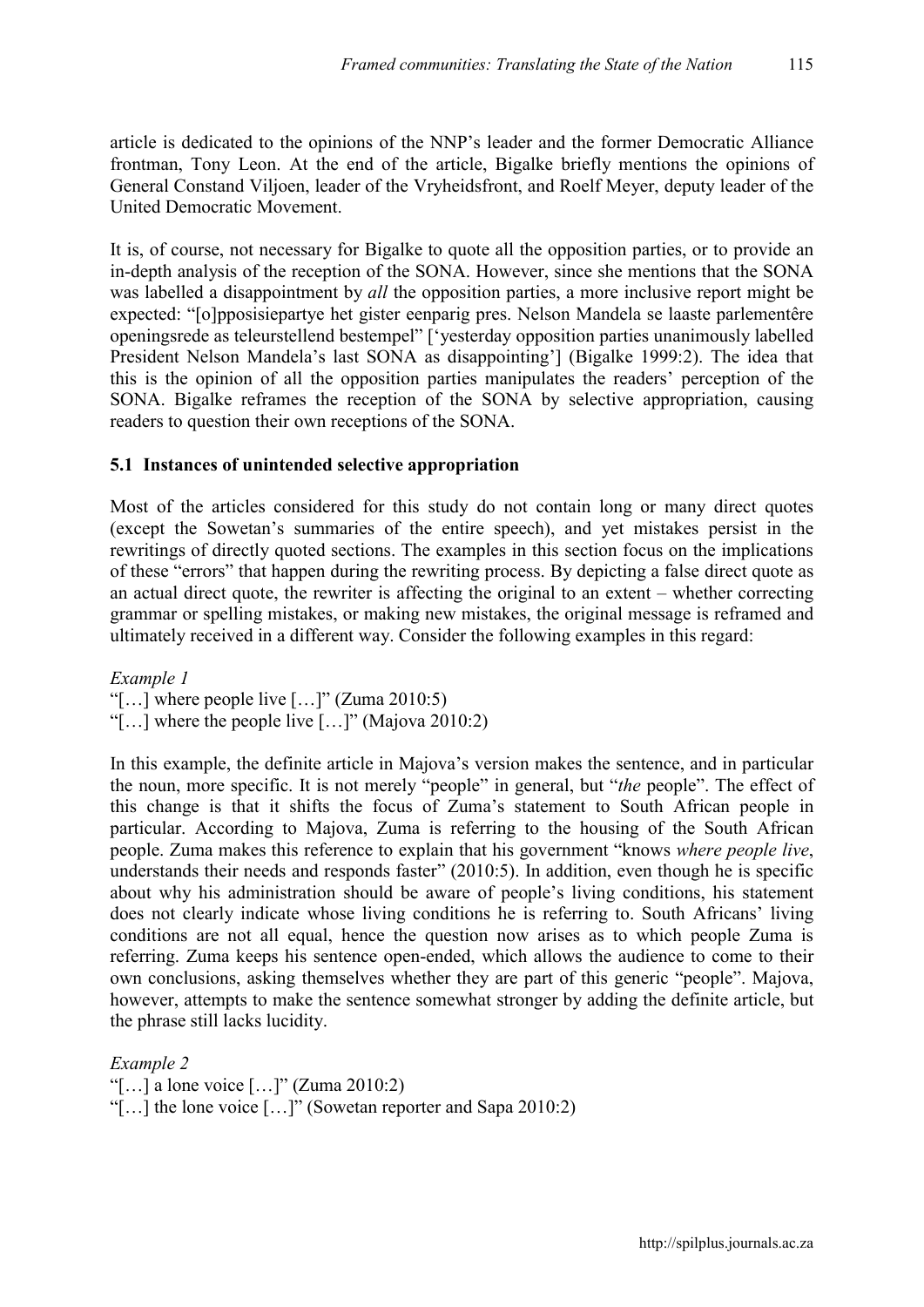The change from a definite to an indefinite article in this example reduces the noun in question to a regular "object". However, in this case, the original text makes use of the indefinite article, whereas the rewritten text describes the "voice" as "the" only one. The "lone voice" is a reference to Helen Suzman's efforts to support the struggle against apartheid. The original version suggests that although hers was "a lone voice", there was always the possibility of other voices that supported her, even though they might have been silent. The rewritten version, "the lone voice", implies that hers was the only voice that effected change. The change might seem insignificant, as both versions portray the importance of Suzman's role, but the distinction transferred by the rewritten version slightly changes the meaning behind the original phrase.

## *Example 3*

"[…] our nation is in a good state"; "the nation is in a good state" (Motlanthe 2009:2) "the nation is in a good state" (Unknown 2009:14)

It is unclear why Die Burger's journalist only included Motlanthe's reference to "the nation" without mentioning the fact that Motlanthe later on used the same line, but with the slight change to "our nation". Only referring to "the nation" in the article is a small change, but this change makes a significant difference to the meaning of the excerpt. The word "our" is inclusive, and by referring to the nation as "our nation" Motlanthe is including everyone, whereas the rewritten version refers to the nation as an entity on its own, hence distancing it from the reader

# 6. Framing through intertextuality

A common strategy for pointing readers in the direction of a "master plot" is through the incorporation of intertextuality, that is, "the process whereby a text goes back to what precedes it, adding to its ideologically neutral form the whole underlying volume of signification which accrues from experience, awareness, etc. This is in sum the function of intertextuality" (Hatim and Mason 1990:121). Through the use of intertextuality, a rewriter compares an original narrative to an existing plot, and immediately draws the reader's attention to the narrative features of this plot, ultimately shaping her/his interpretation of the target text; in Baker's (2006:81) words, "[m]otifs and skeletal storylines within which the particularity of a narrative is realized shape our interpretation of the events and discourses". Besides serving to shape readers' attitudes, intertextuality also plays an important role in conveying writers' attitudes: "[i]ntertextuality, or the way texts rely on each other, is a semiotic dimension which is powerful in reinforcing social attitudes" (Hatim and Mason 1990:238).

Selective appropriation, as discussed earlier, further allows the rewriter to decontextualise a set of events by representing parts of the narrative within a new context; the rewriter is, in effect, selecting certain parts of an event and excluding others in order to "elaborate a coherent narrative" (Baker 2006:71). Ultimately, "all stories are selective representations of reality" (Baker 2006:75). Selective appropriation is unavoidable in the retelling of a story, but Baker warns against the effect of "deliberate selective appropriation" (2006:75-76). Hatim and Mason (1990:161) point out, however, that "behind the systematic linguistic choices [the rewriter] make[s], there is inevitably a prior classification of reality in ideological terms" (1990:161). As Hatim and Mason refer to the importance of predominant ideologies, it should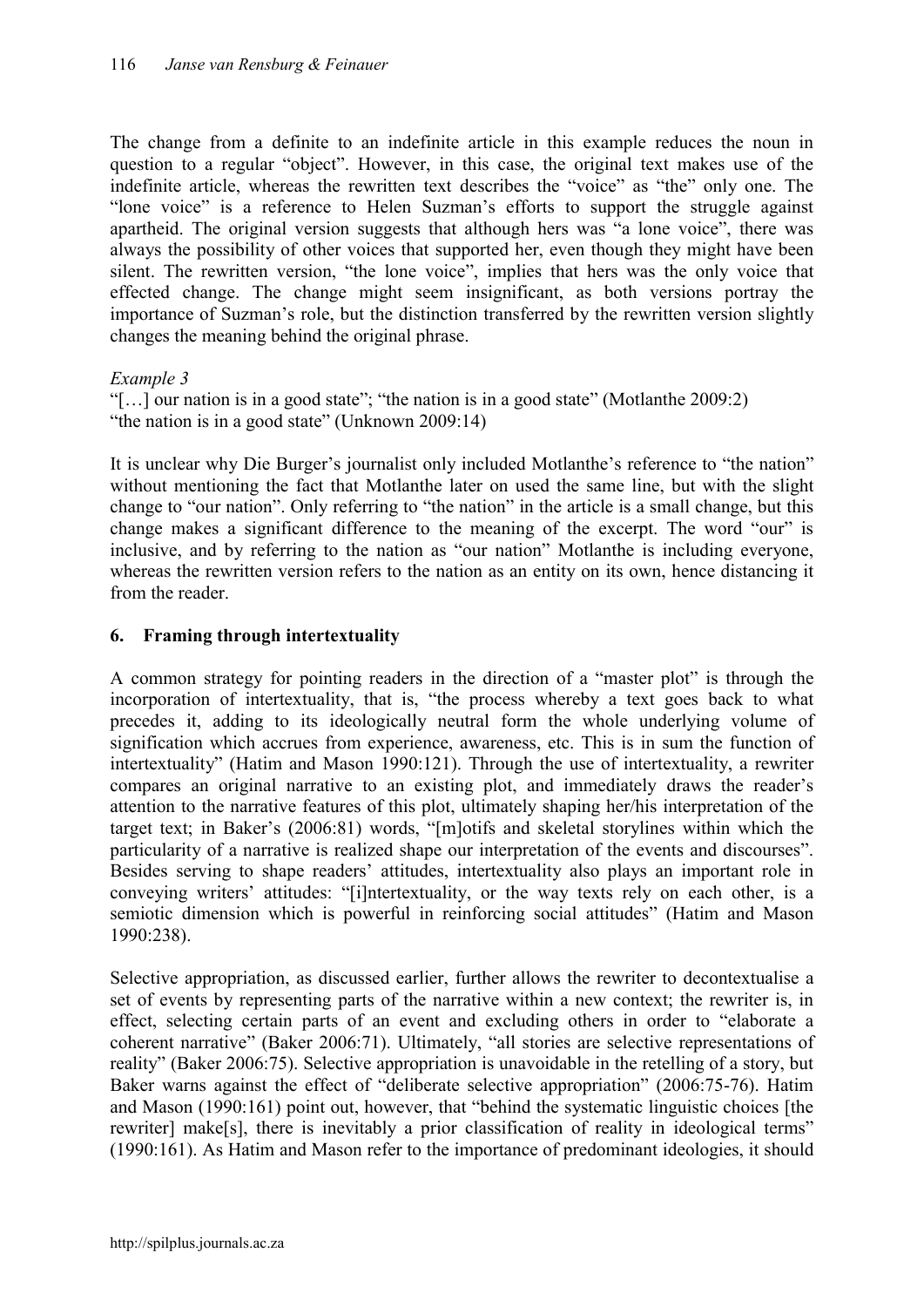be clear that it is impossible for rewriters not to selectively appropriate texts, especially if the target texts are newspaper articles.

Figure 2, the front page of the Mail & Guardian of 12 February 2010, uses different images and captions to comment on Zuma's SONA:



Figure 2. The front page of the Mail & Guardian on 12 February 2010

In the centre of the page is a large image of Jacob Zuma, wearing an ANC cap and a playful smile, with the headline "The state of Jacob Zuma" appearing to the left of his head. Other images on the page include one of Mandela, fist lifted, with the sub-headline "When Madiba walked free" appearing to the left of the image, as well as an image of a graffiti artist next to his drawing with "State of spray" written as another sub-heading. Even though the story about the graffiti artist has nothing to do with the SONA, the simple use of the heading "State of spray" is an indirect signifier thereof. This is deduced from the articles on the SONA included in this edition of the publication, as they only focus on Zuma's personal life, with more than one reference to his alleged promiscuity.

The words "state of" immediately references the "state of the nation", as this event would be foremost in the Mail & Guardian readers' minds after reading the main heading. "Spray" could allude to concepts such as 'shower', 'scatter', 'liquid particles', and in this case could remind readers of Zuma's sexual exploits, especially since he is commonly portrayed by wellknown South African cartoonist Zapiro with a showerhead affixed to the back of his head (as a result of previously reported sexual behaviour; [www.zapiro.com](http://www.zapiro.com/)). The graffiti figure that appears below the "State of spray" heading can be perceived as a representation of Julius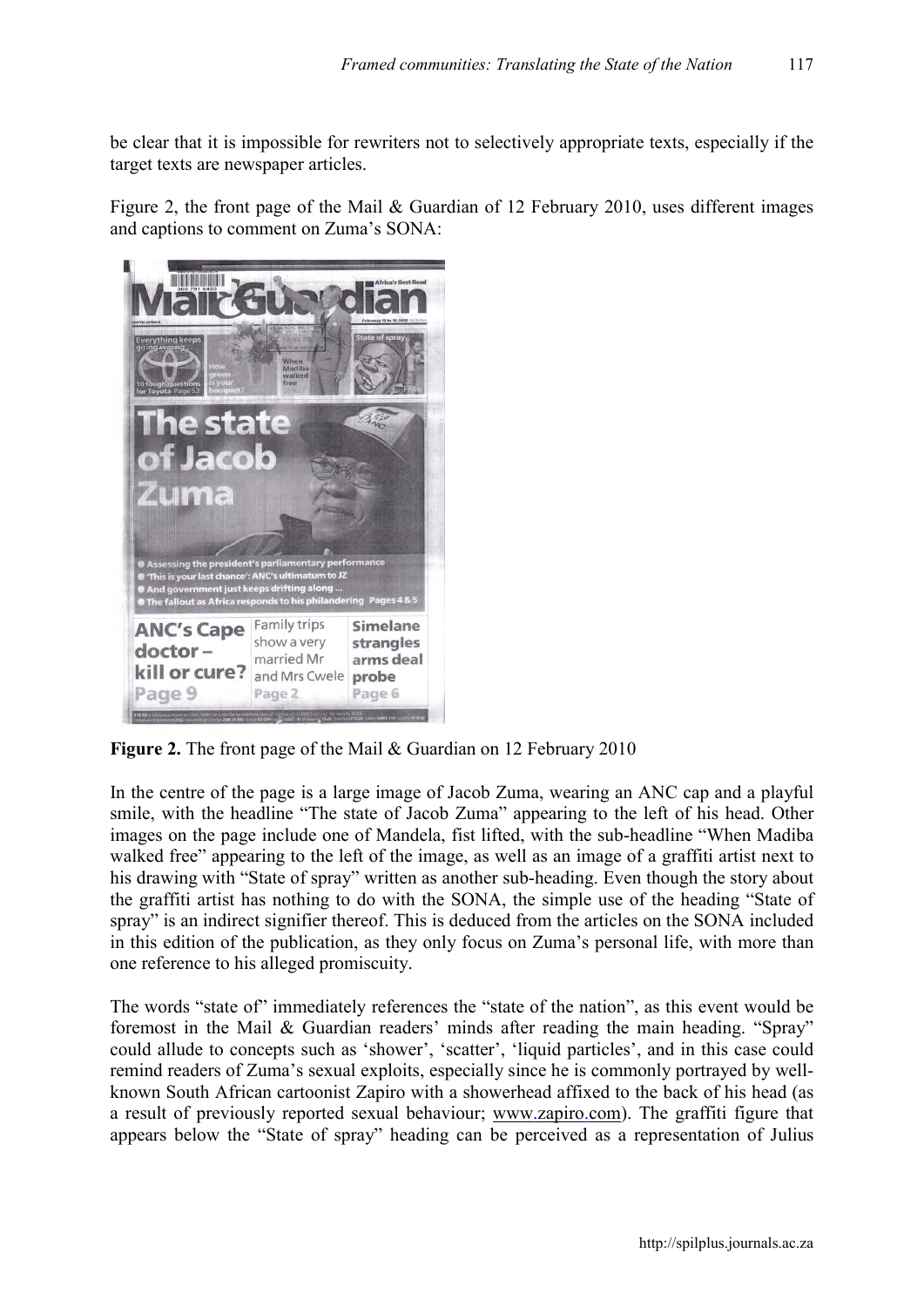Malema<sup>1</sup>. However, even if this assumption holds significant implications for this analysis, the authors must reiterate that it is merely an assumption, and sufficient evidence cannot be provided to prove this claim. If the art is a representation of Malema, it could direct the reader's attention towards the state of Zuma and Malema's relationship at the time. In 2010, Malema was still an avid Zuma supporter, and "spray" could hint at the way he used his words to show his support. The fact that the newspaper focuses more on the state of the President than the state of the nation shows that the editors and other decision-makers at the Mail & Guardian believe the President's personal issues to be of more interest than the issues of the nation, that the President is in fact more involved with issues regarding his personal life than with solving the country's problems. It is also an indication that the newspaper's commentary is more concerned with Zuma's personal performance than his actual report.

The Sowetan also used Zuma's personal life to comment on his first SONA. On 11 February 2010, President Jacob Zuma delivered his first SONA; the next day the cartoon by Sifiso Yalo on page 16 of the Sowetan (see Figure 3) commented on Zuma's speech with a specific reference to Zuma's personal life:



Figure 3. Yalo's cartoon in the Sowetan (12 February 2010)

The cartoon depicts a father and son sitting on a couch in front of the television. The following is written in the speech bubble emanating from the father's head: "That's President Jacob Zuma son, undressing the nation. I mean addressing the nation…" (Yalo 2010:12). In order to understand the irony of this message, some background is required regarding Zuma's personal life during that time. At the beginning of 2010, rumours were spreading that Zuma had fathered a love child, and that the mother was the daughter of his "old friend", Irvin Khoza (Mail & Guardian online 2010). Even more newsworthy was that, apparently, this was Zuma's twentieth child. It is no wonder then that his personal affairs would affect the commentary on his speech. The cartoonist uses an ambiguous slip-of-the-tongue to refer to Zuma's indiscretions, and by doing this he also comments on Zuma's role as part of the South African nation. In this commentary, it appears that Zuma is well-known for his polygamy instead of his speech-making skills. It also reflects the fact that people are watching the SONA in their homes, many with their families, including young children, showing that Zuma's actions are common knowledge to an unrestricted audience of South Africans.

Similar remarks can be made about the cartoon that appeared in the Sowetan on 10 February 2009 (see Figure 4) after Kgalema Motlanthe's first and only SONA. Around the same time,

 $\overline{a}$ <sup>1</sup> Julius Malema was president of the ANC Youth League from April 2008 until his expulsion in April 2012.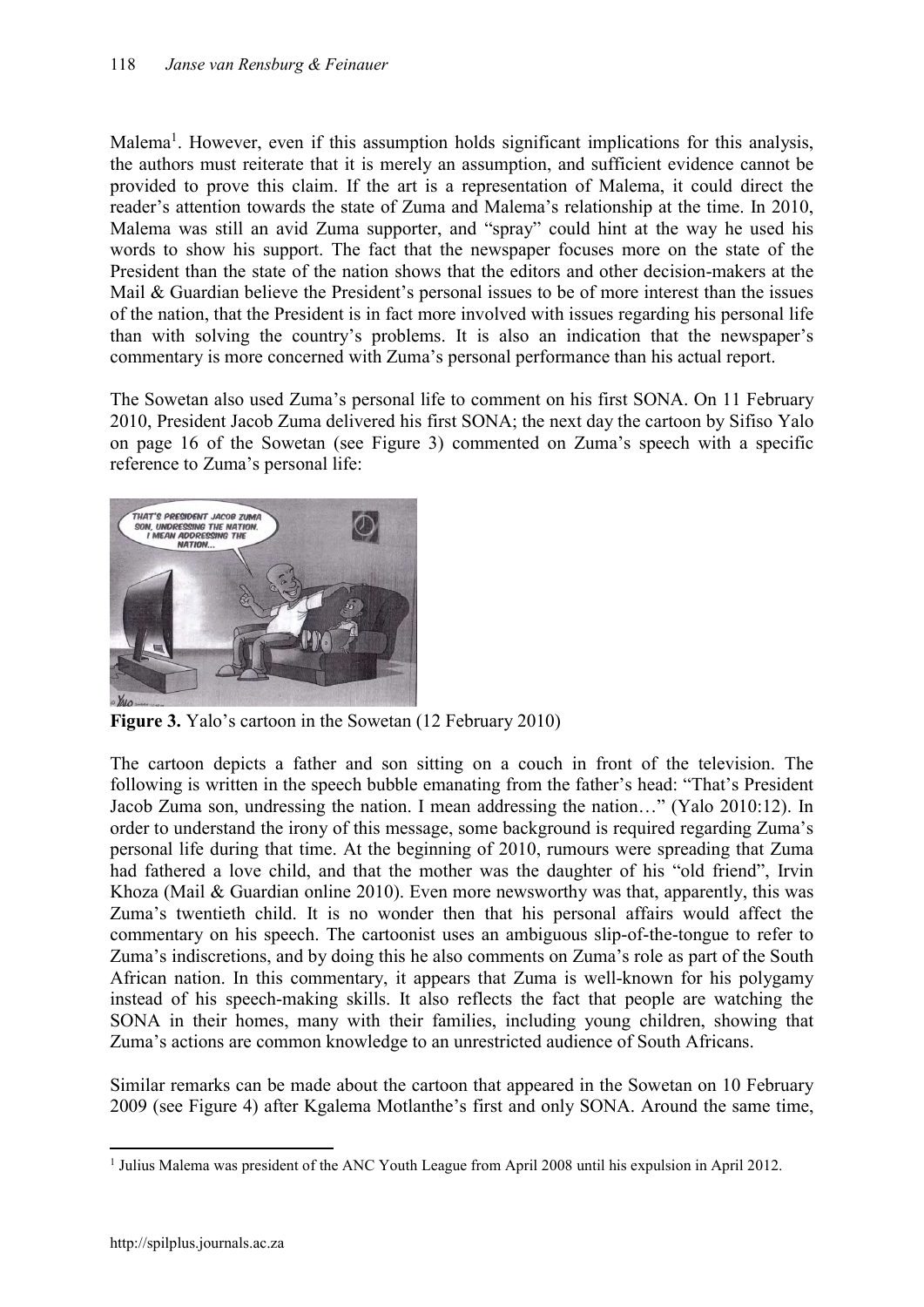rumours spread of Motlanthe's illicit affair with an unknown woman, and the cartoon uses his silence on the matter against him. In the depiction, the journalist asks Motlanthe to comment on the rumours, but instead of holding the microphone to his mouth, the journalist points it at his crotch. This indicates that the journalist (and the cartoonist) believes that the nation is not interested in what Motlanthe has to say, but instead looks towards his actions to reveal his character. As this cartoon appeared right after the SONA, it also comments on how Motlanthe's SONA was received by the nation, and that many felt that his words did not carry a lot of meaning. This shows that even though the Sowetan is aimed at liberal ANC supporters, they also believe their readers to be inquisitive, and want to keep them alert and focused on the end goal – even though Motlanthe is interim President, he is not going to be *the* President, therefore, his words (or lack thereof) should be scrutinised.



Figure 4. Yalo's cartoon in the Sowetan (10 February 2009)

A third cartoon that uses intertextuality to reframe the narratives of the SONA (see Figure 5) appeared with the article in the Mail & Guardian of 25 June–1 July 1999 entitled "Can Thabo be a good Machiavelli?" (Mangcu 1999a), on the day that Thabo Mbeki gave his first SONA. Therefore, it is possible to assume that listeners/readers of the SONA would have read the article before hearing/reading the SONA for the first time. This article and the cartoon would then affect the way in which they perceive the speech.



Figure 5. Dr Jack's cartoon in the Mail & Guardian (25 June–1 July 1999)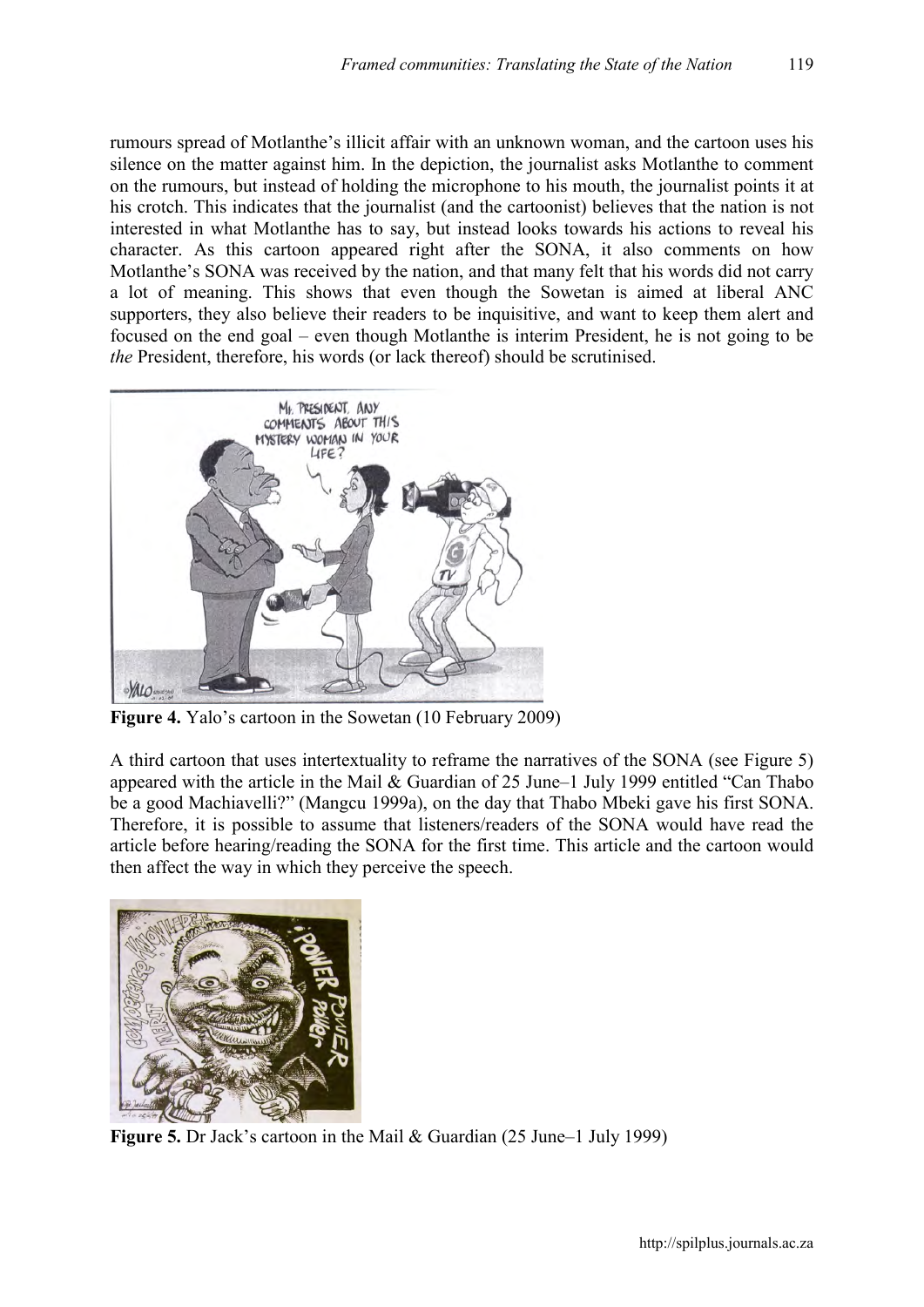What is most notable about this cartoon and the article is the reference to Niccolò Machiavelli. Machiavelli was considered an expert on politics in 15<sup>th</sup> century Italy, and is well known today for a pamphlet he wrote called "The Prince". Machiavelli's thoughts on government are summarised as follows by Nederman (2009:1):

> For Machiavelli, there is no moral basis on which to judge the difference between legitimate and illegitimate uses of power. Rather, authority and power are essentially coequal: whoever has power has the right to command; but goodness does not ensure power and the good person has no more authority by virtue of being good. Thus, in direct opposition to a moralistic theory of politics, Machiavelli says that the only real concern of the political ruler is the acquisition and maintenance of power (although he talks less about power per se than about "maintaining the state").

According to Nederman, Machiavelli argues that a ruler will do anything to acquire and maintain her/his seat of power. There is, however, an ongoing debate that Machiavelli made these statements merely to gain favour with the ruling family of that period, and that in reality his political genius is often overlooked because of his association with corrupt politics ([www.ctbw.com/lubman](http://www.ctbw.com/lubman)). The artist of the Mbeki cartoon, Dr Jack, uses the uncertainty that goes with the appointment of a new leader to illustrate this debate. Mangcu (1999a) furthers the association by suggesting that Mbeki has wonderful ideas for his term as President, but that the public has yet to find out whether he will continue to strive towards his goals, or merely please his party so that he can maintain his seat of power.

Mangcu includes another important intertextual reference in his article, namely the reference to the 1964 Bob Dylan song "The Times They Are A-Changin'". In the third column of the article, Mangcu mentions Mbeki's choice to appoint Nkosazana Zuma as Minister of Foreign Affairs, saying that this appointment "sends out a strong message to the male-dominated foreign-policy establishment that 'the times are a-changing'" (1999a:23). The quote is not the exact phrase, but it is close enough to realise that it is a reference to Dylan's song. Moreover, the song is generally taken to be a protest song, supporting the fight for equality (Roberts 2005:51-52), a fight that Mbeki also appears to support through his appointment of Nkosazana Zuma as a cabinet minister. Here, it is necessary to consider the implications and the often complex nature of intertextuality. Hatim and Mason (1990:124) note that, "cultural connotations and knowledge structures are incorporated into an intertextual reference. In this broader definition, intertextuality exercises an active function and entails the view that texts are never totally original or particular to a given author" (Hatim and Mason 1990:124).

In order to grasp the broader context, it is necessary to consider the cultural connotations and knowledge structures attached to the Dylan reference. "The Times They Are A-Changin'" was "inspired by the murder of Medgar Evers, a civil rights worker who was killed in 1963 [and] in the song Dylan suggested that *everyone* has a responsibility to work for equality" (Roberts 2005:52). By including this reference in his article, Mangcu is not only encouraging the readers to acknowledge Mbeki's appointment as an act of human rights activism, but is also broadly referencing the "Master Plot" of the black man's struggle against oppression, the fight for human rights and equality for all, the revolutionary concepts of '*liberté, égalité,*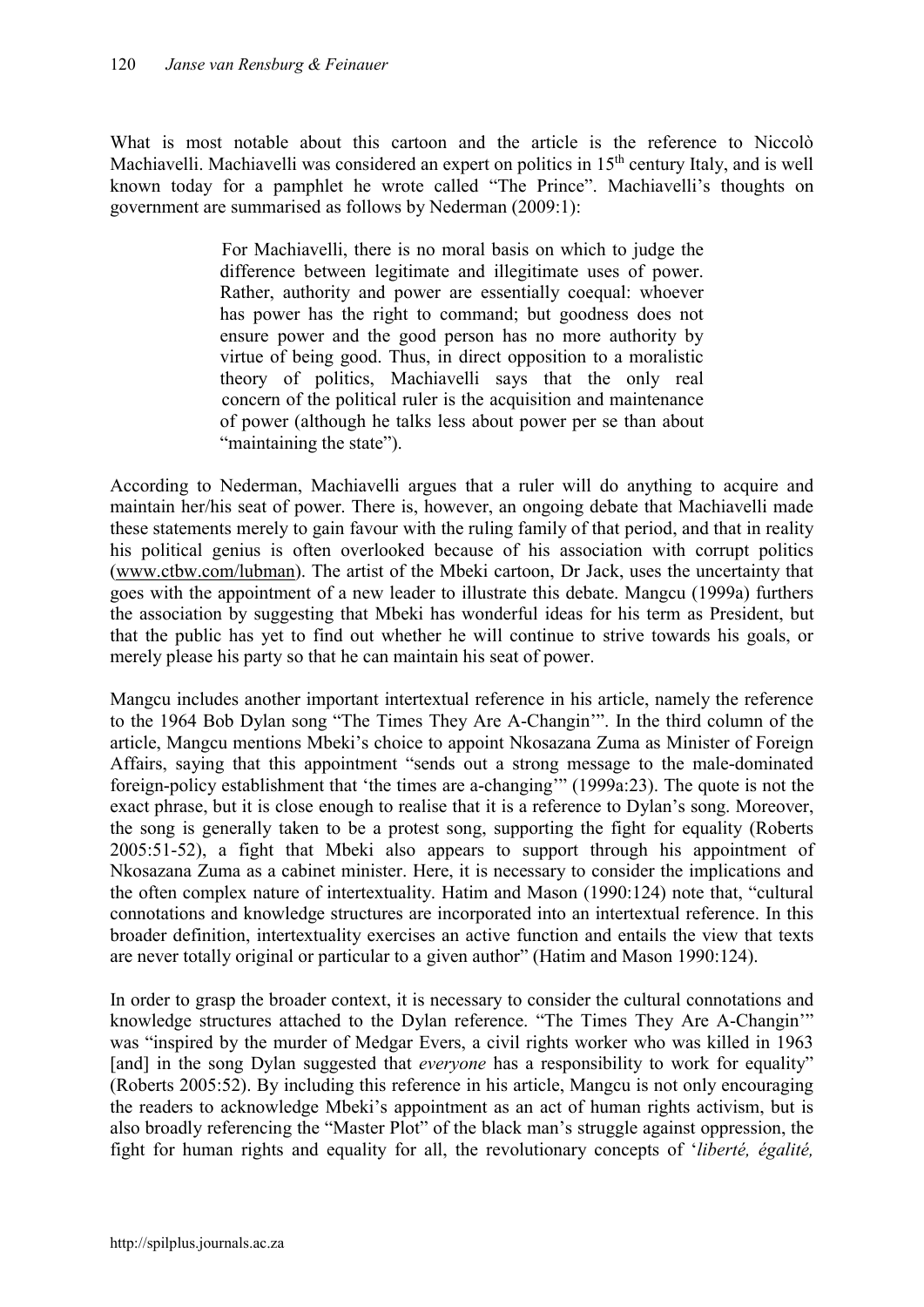*fraternité*'. The inclusion of this reference aids Mangcu in conveying the idea that, as the leader of the nation, it is Mbeki's responsibility to ensure equal rights for all, and that he is not only already supporting this effort, but also doing so in the manner of the peace-loving countercultural freedom fighters.

The cartoon in Figure 6 appeared in the following week's edition of the Mail & Guardian (on 2 July 1999, after the SONA), and furthers Mbeki's connection to medieval Europe and Machiavelli.



Figure 6. Dr Jack's cartoon in the Mail & Guardian (2 July 1999)

During his time in Parliament, Mbeki initiated an undertaking dubbed "the African Renaissance". In his 1999 speech, he makes the following reference to this programme:

> I am happy to inform the Honourable Members that former minister, Jay Naidoo, will continue to work in this sector to assist in its further development domestically and to promote the African Connection, which is a critical element of the African Renaissance.

> > (Mbeki 1999:6)

The use of the term "Renaissance" also links Mbeki to 15<sup>th</sup> century Italy, as this is considered the birthplace of the original Renaissance movement. Consider the following remarks by Laurie (1968:3) in this regard:

> The Renaissance, or the Revival of Letters, is the name by which we distinguish the period which saw the revolt of the intellect of Europe against Medievalism in all its forms, political, ecclesiastical, philosophical, and literary. It has correctly enough been called a 'Humanistic' revival; but the word 'Humanistic', if it is to be a true designation, must be interpreted broadly and not be confined to the revived interest in Litterae Humaniores.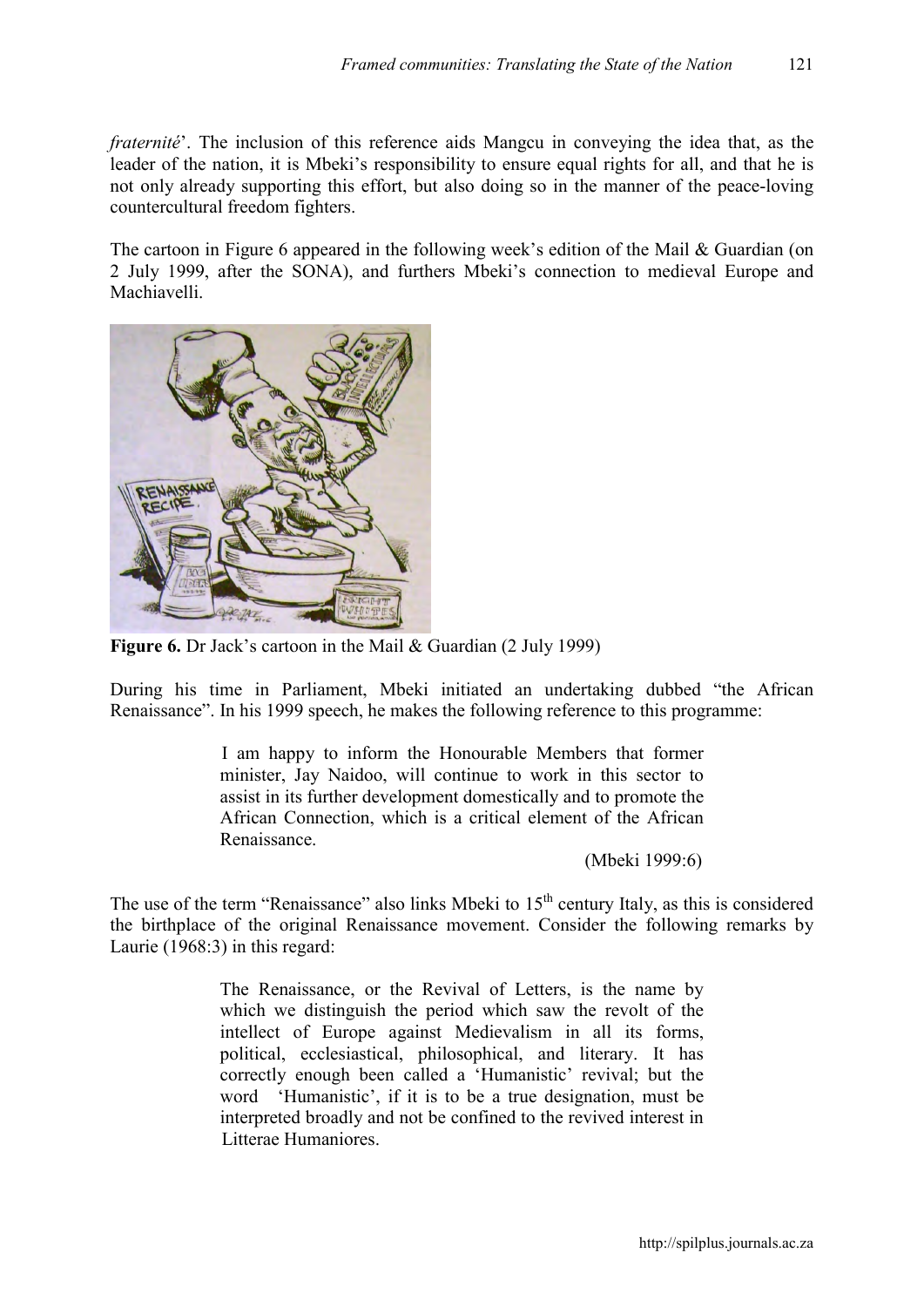The article discussing Mbeki's idea for an African Renaissance is titled "The potential for Thabo's 'renaissance'" (Mangcu 1999b:21). Both of the articles Mangcu wrote for the Mail & Guardian, which discuss Mbeki and his SONA, reference important events of  $15<sup>th</sup>$  century Europe. One article appeared before the SONA and one a week after, and can therefore be considered as neatly encompassing the SONA. By repeatedly connecting Mbeki to the intellectual movements of  $15<sup>th</sup>$  century Europe, Mangcu is actually framing Mbeki as an intellectual – that he has the potential to be a force to be reckoned with, and could steer not only the country, but also the continent in a better direction. The implication is that Mbeki could lead Africa into a new era, similar to the progressive era Europe experienced during the Renaissance during which

> Europe passed out of a period of dogmatic and ecclesiastical bondage into the freer life of the modern world by very gradual steps, and found itself unawares in a new intellectual attitude to life and possessed by a higher faith in human capacities and possibilities.

> > (Laurie 1968:6)

The fact that these rewriters make use of complex intertextual references points toward their belief that their readership is made up of intellectuals and professional, well-read citizens, that is, people who will be able to understand the allusions the rewriters make.

# 7. A turn towards power: concluding remarks

From the research done thus far, it is evident that somewhere during the process of translation there is an opportune moment for the translator to manipulate the text that (s)he is producing (Lefevere 1992:vii). The authors do not want to claim that this opportunity is seized by all translators during the translation processes. However, when a translator does manipulate the translation on purpose to reach a specified end, or in order to satisfy the ideology of her/his target reader, it is necessary to investigate this process as well as the extent of the translator's power. Lefevere (1992:vii) makes the following comments on this characteristic of translation:

> [t]ranslation is, of course, a rewriting of an original text. All rewritings, whatever their intention, reflect a certain ideology and a poetics and as such manipulate literature $[2]$  to function in a given society in a given way. Rewriting is manipulation, undertaken in the service of power, and in its positive aspect can help in the evolution of […] a society.

(Lefevere 1992:vii, authors' emphasis)

During translation, a source message (even though the originality of this source is questionable) is rewritten into another language/text, with a specific purpose and for a specified audience. However, it is clearly not as simple as it seems. There are numerous other factors that come into play within the many contextual layers of a translation:

 $\overline{a}$ <sup>2</sup> Note that the focus was on literature in Lefevere (1992), whereas the current study focuses on media texts.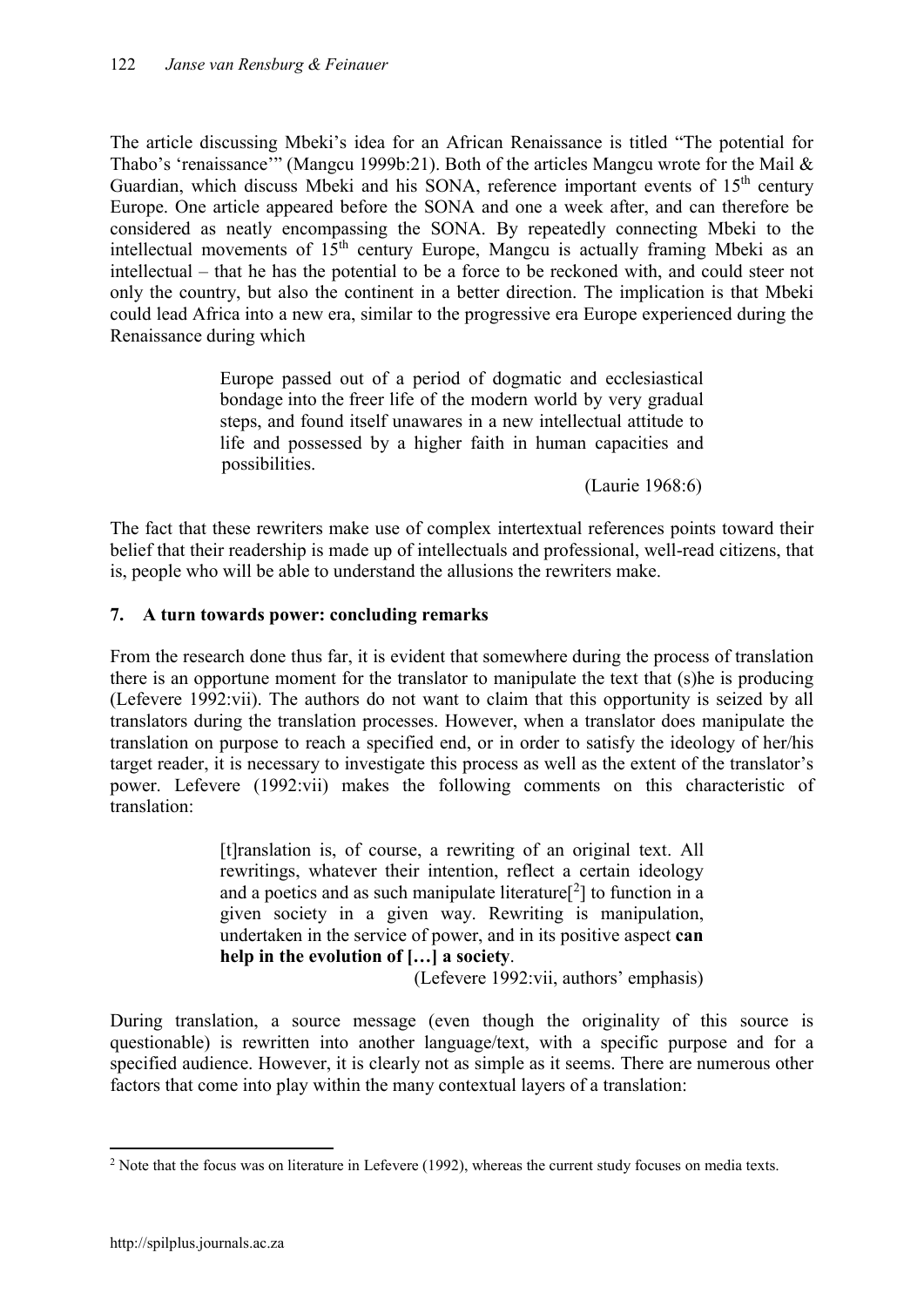Translation thus is not simply an act of faithful reproduction but, rather, a deliberate and conscious act of selection, assemblage, structuration, and fabrication – and even, in some cases, of falsification, refusal of information, counterfeiting, and the creation of secret codes. In these ways translators, as much as creative writers and politicians, participate in the powerful acts that create knowledge and shape culture.

(Tymoczko and Gentzler 2002:xxi)

In this quote, Tymoczko and Gentzler emphasise the ability of translations to attribute to or "shape" ideologies, as their creators "participate in powerful acts that create knowledge and shape culture" (Bielsa and Bassnett 2009:7). Therefore, translations can be manipulated to reach a certain goal in favour of the translator or, in the case of this investigation, the medium that forms part of the translator's practice. Earlier in this article, it was suggested that newspaper articles are moulded specifically to fit the shape of the newspaper in which they appear, the shape that their readers have come to expect. However, the relationship between the newspaper and its readers is an interdependent one: the readers expect the newspaper articles to satisfy their ideological expectations, and the newspaper's success is dependent on the survival of its readership's ideology. In other words, taking both the above quotes into consideration, a translator has through her/his profession the capacity to sustain an ideology.

Lefevere points out that this characteristic has both positive and negative attributes; the positive involves introducing new ideas to otherwise oblivious societies, bringing cultures that communicate in different languages closer together (Lefevere 1992:vii; 8-9), but the negative can include the repression of information, the manipulation and distortion of accounts and details, which can further hostile feelings between cultures (Lefevere 1992:vii). That is why further investigation into the relationship between power and translation is essential, as this type of study will "help us towards a greater awareness of the world in which we live" (Lefevere 1992:vii).

The present study also serves to raise awareness about the implications of framing within translation. This process is, in many instances, "far from innocent" (Baker 2006:75). We are not, however, the first translation scholars to emphasise the "guilty nature" of the discipline; Lefevere and Bassnett (1990:11), for instance, note that

> [w]hat the development of Translation Studies shows is that translation, like all (re)writings is never innocent. There is always a context in which the translation takes place, always a history from which a text emerges and into which a text is transposed. Translation involves so much more than the simple engagement of an individual with a printed page and a bilingual dictionary; indeed, the bilingual dictionary itself is an object lesson in the inadequacy of any concept of equivalence as linguistic sameness.

The process of translation can never be unaffected; it is a sensitive process influenced by so many different factors that it is impossible to study translations as though they were created within a vacuum (Naudé 2000:4). Hatim and Mason (1990:161) argue that "[i]deologies find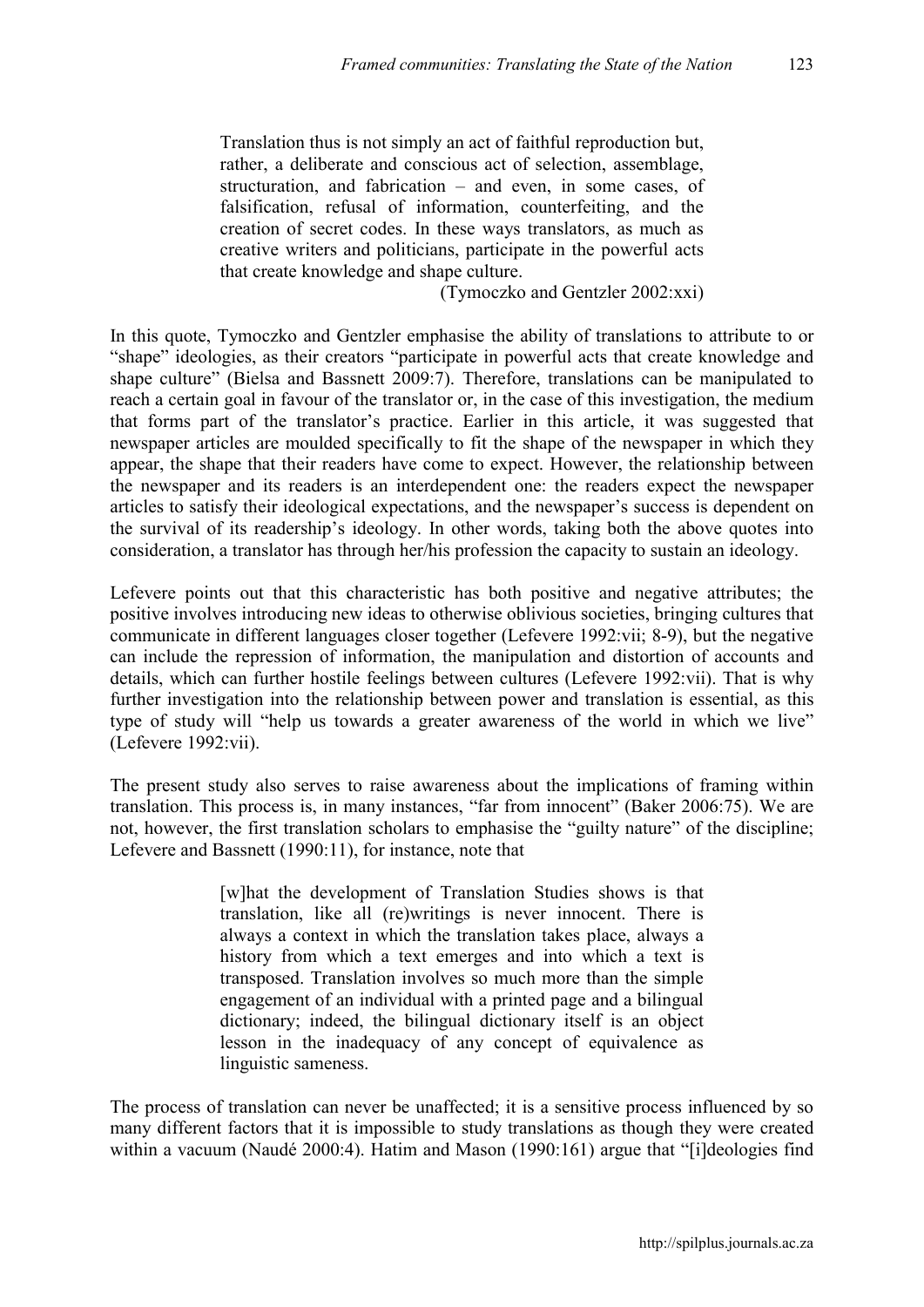their clearest expression in language", but we want to argue that language also bears qualities of collective narratives and framing, and should be studied with these aspects in mind. Therefore, translation scholars should always be aware that different frameworks and narratives play an important role in the complex process of translation.

# References

Avusa. 2012. *About Avusa*. Available online: [http://www.avusa.co.za/home.aspx?pageid=](http://www.avusa.co.za/home.aspx?pageid=%20279905)  [279905](http://www.avusa.co.za/home.aspx?pageid=%20279905) (Accessed 22 August 2012).

Baker, M. 2006. *Translation and conflict: A narrative account*. London and New York: Routledge.

Barrell, H. 12-18 February 1999. Only success will silence the whiners. *Mail & Guardian*. p. 27.

Bielsa, E. and S. Bassnett. 2009. *Translation in global news*. London and New York: Routledge.

Bigalke, I. 6 February 1999. Mandela se rede stel teleur, sê opposisiepartye. *Die Burger*. p. 2.

Bruner, J. 1991. The narrative construction of reality. *Critical Inquiry* 18(1): 1-21.

De Waal, S. (ed.) 2010. *25 years of the Mail & Guardian*. Cape Town: Tafelberg.

Dr Jack. 1999a. Cartoon accompanying the article "Can Thabo be a good Machiavelli?" *Mail & Guardian*. 25 June-1 July. p. 23.

Dr Jack. 1999b. Cartoon accompanying the article "The potential for Thabo's 'renaissance'". *Mail & Guardian*. 2-8 July. p. 21.

Hatim, B. and I. Mason. 1990. *Discourse and the translator*. London and New York: Longman.

Jakobson, R. 1959. On linguistic aspects of translation. In L. Venuti and M. Baker (eds.) 2000. *The translation studies reader*. London/New York: Routledge. pp. 113-121.

Latakgomo, J. 2006. The voice of the people. In L. Maseko and M. Nkomo (eds.) *Sowetan: Celebrating 25 years of the soul truth*. Gauteng: ABSA Group Ltd. pp. 26-31.

Laurie, S.S. 1903/1968. *Studies in the history of educational opinion from the renaissance*. London: Frank Cass and Company Limited.

Lefevere, A. and S. Bassnett (eds.) 1990. *Translation, history, culture*. London/New York: Pinter.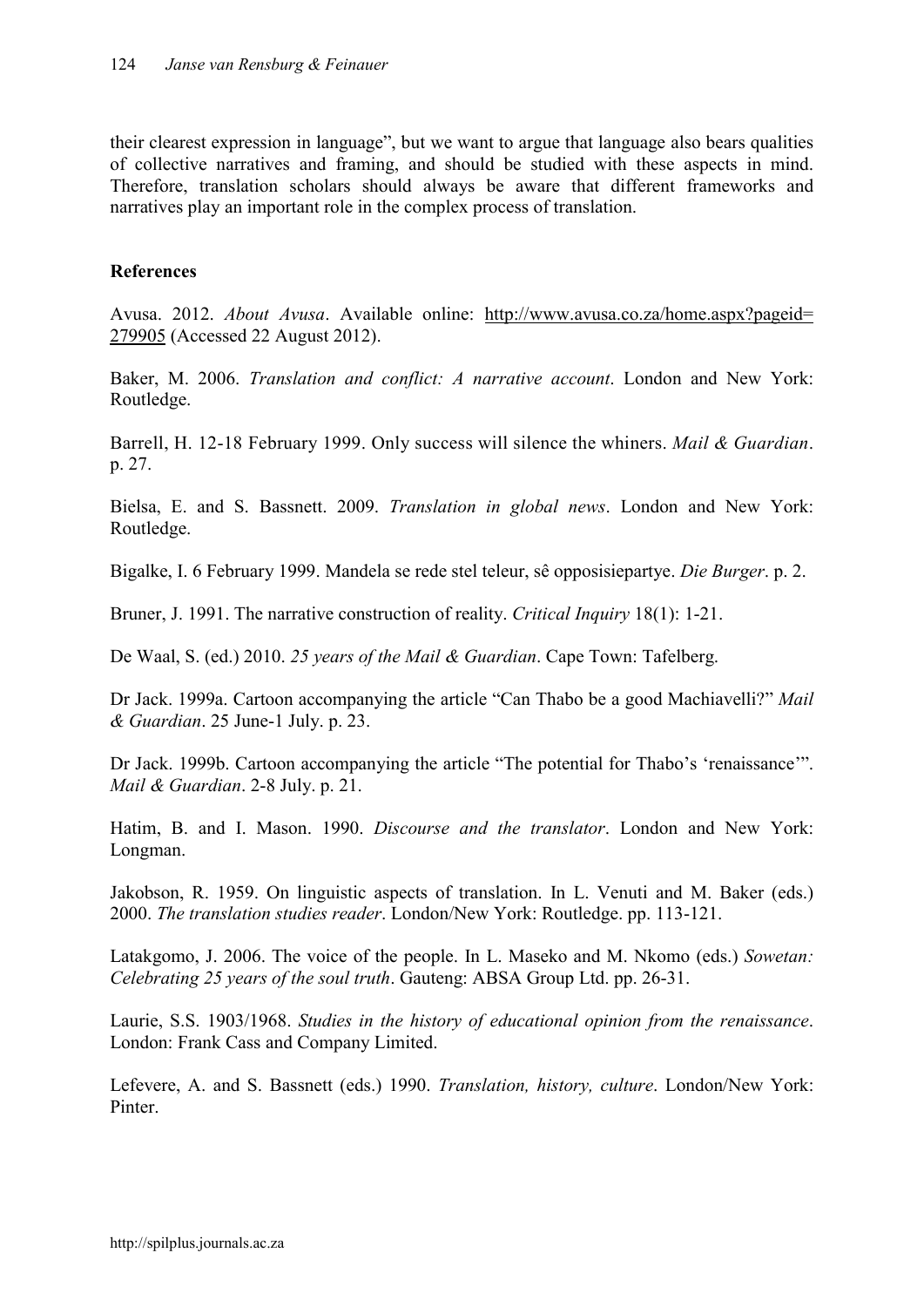Lefevere, A. 1992. *Translation, rewriting and the manipulation of literary fame*. London and New York: Routledge.

Louw, B.J. 2003. Die oorlewing van 'n Afrikaanse koerant in 'n veeltalige omgewing, met spesifieke verwysing na *Die Burger* (Wes-Kaap). Unpublished MPhil thesis. Stellenbosch University.

Mail & Guardian. 12 February 1999. Cartoon accompanying the article "Only success will silence the whiners." p. 27.

Mail & Guardian. 2008. *About us*. Available online: <http://mg.co.za/page/about-us/>(Accessed 27 July 2011).

Mail & Guardian. 3 February 2010. Zuma confirms love child. Available online: <http://mg.co.za/article/2010-02-03-zuma-confirms-love-child>(Accessed 5 June 2012).

Mail & Guardian. 12-18 February 2010. p. 1.

Majova, Z. 2010. Service delivery a priority for JZ. *Sowetan*. 12 February. p. 2.

Mandela, N.R. 1999a. *State of the nation address*. Available online: [http://www.info.gov.za/](http://www.info.gov.za/ speeches/1999/99205_openin99_10091.htm)  [speeches/1999/99205\\_openin99\\_10091.htm](http://www.info.gov.za/ speeches/1999/99205_openin99_10091.htm) (Accessed 15 March 2011).

Mandela, N.R. 1999b. Building a secure future for all. *Sowetan*. 8 February. p. 9.

Mangcu, X. 1999a. Can Thabo be a good Machiavelli? *Mail & Guardian*. 25 June-1 July. p. 23.

Mangcu, X. 1999b. The potential for Thabo's renaissance. *Mail & Guardian*. 2-8 July. p. 21.

Mbeki, T. 1999/2004. *State of the nation address*. Available online: [http://www.info.gov.za/](http://www.info.gov.za/ speeches/1999/9906281018a1006.htm)  [speeches/1999/9906281018a1006.htm](http://www.info.gov.za/ speeches/1999/9906281018a1006.htm) (Accessed 15 March 2011).

Mecoamere, V. 2006. Building the nation. In L. Maseko and M. Nkomo (eds.) *Sowetan: Celebrating 25 years of the soul truth*. Gauteng: ABSA Group Ltd. pp. 82-85.

Molefe, T. 2006. 15 years later. In L. Maseko and M. Nkomo (eds.) *Sowetan: Celebrating 25 years of the soul truth*. Gauteng: ABSA Group Ltd. pp. 68-69.

Motlanthe, K. 2009. *State of the nation address*. Available online: [http://www.info.gov.za/](http://www.info.gov.za/ speeches/2009/09020611061001.htm)  [speeches/2009/09020611061001.htm](http://www.info.gov.za/ speeches/2009/09020611061001.htm) (Accessed 15 March 2011).

Naudé, J. 2000. The Schocken Bible as source-oriented translation: Description and implications. *Acta Theologica* 20(1): 1-33.

Ncube, T. 2010. Foreword. In S. de Waal (ed.) *25 years of the Mail & Guardian*. Cape Town: Tafelberg. pp. 6-7.